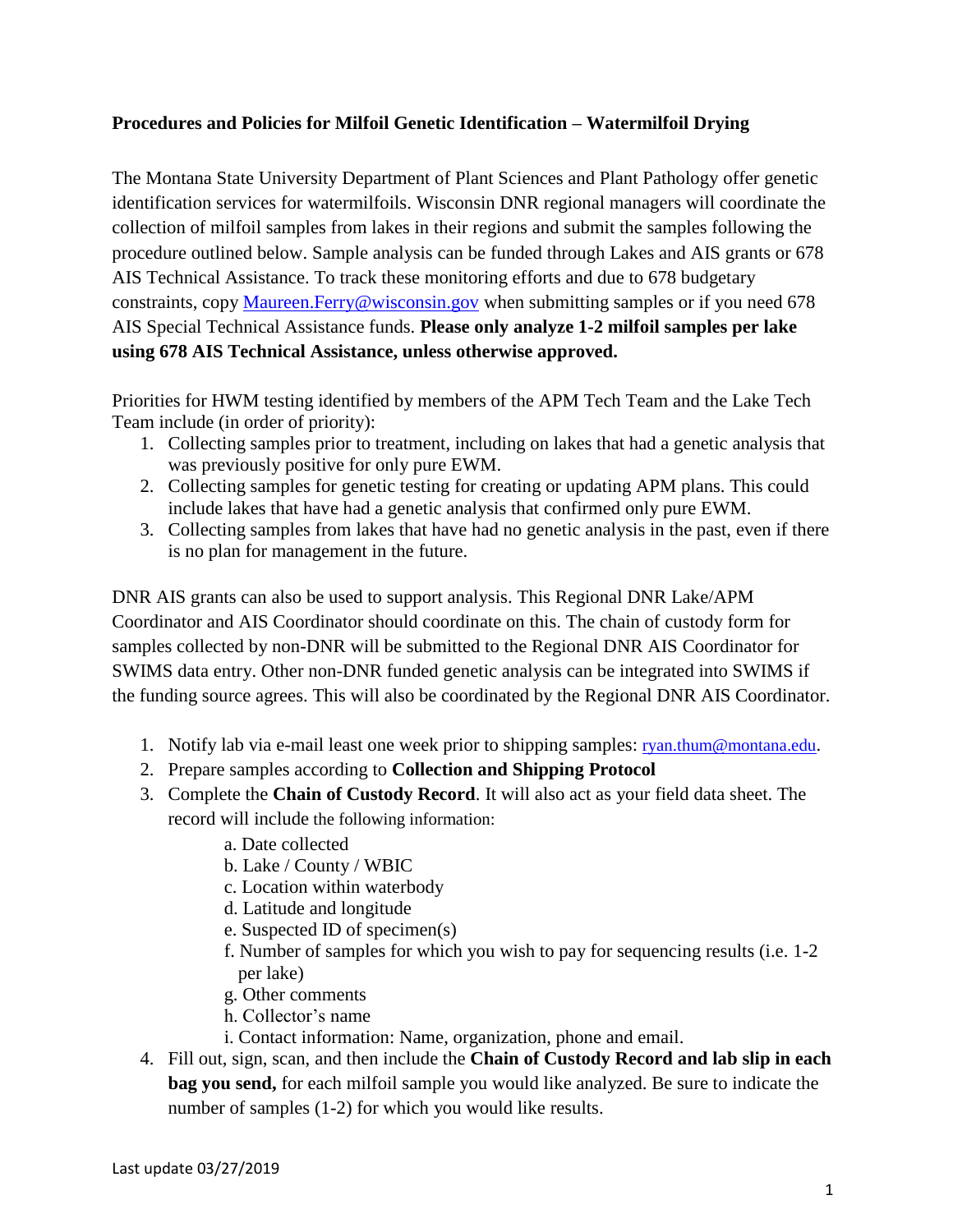Submit a copy of the **Chain of Custody Record** to the regional DNR AIS Coordinator to enter into **SWIMS**. See SWIMS cheat sheet on page 15.

*Important note 1- Plants need to be placed in silica within 8 hours of collection and must be dry within 24 hours of collection in order to properly preserve the DNA. Dry Samples MUST remain in silica beads through the entire duration of storage as well as during shipping to prevent any potential rehydration before processing. Rehydration of the tissues will result in degradation of the DNA.* 

*Important note 2- Silica beads that change color to indicate saturation are highly recommended. Since non-indicating silica beads are cheaper, we suggest mixing 5g indicating beads in to 15g non-indicating beads (1:3). We recommend beads from silicagelpackets.com with indicating beads. They are much cheaper than and as reliable as silica beads from a laboratory supply company. To provide an idea of how much to order, for 22 samples, approximately 1LB of beads is needed including what is placed in a 7.5" x 6"W x 3.5"H storage box.*

*Here are some distributers for silica beads for exasmples – there are other vendors that you are welcome to explore:*

• *Indicating beads: 2LBS Loose Blue Indicating Silica Gel Beads- Turn pink when saturated- 3- 5mm- \$35.99*

*SKU: 2LBS\_BLUE\_3-5MM [http://silicagelpackets.com/silica-gel-packets/loose-bulk-silica-gel-non-indicating-and](http://silicagelpackets.com/silica-gel-packets/loose-bulk-silica-gel-non-indicating-and-indicating-white-orange/blue-moisture-indicating-silica-gel-desiccant-3-5mm-beads/loose-bulk-blue-indicating-silica-gel-desiccant-3-5-mm-beads-moisture-absorber-55.html)[indicating-white-orange/blue-moisture-indicating-silica-gel-desiccant-3-5mm-beads/loose-bulk](http://silicagelpackets.com/silica-gel-packets/loose-bulk-silica-gel-non-indicating-and-indicating-white-orange/blue-moisture-indicating-silica-gel-desiccant-3-5mm-beads/loose-bulk-blue-indicating-silica-gel-desiccant-3-5-mm-beads-moisture-absorber-55.html)[blue-indicating-silica-gel-desiccant-3-5-mm-beads-moisture-absorber-55.html](http://silicagelpackets.com/silica-gel-packets/loose-bulk-silica-gel-non-indicating-and-indicating-white-orange/blue-moisture-indicating-silica-gel-desiccant-3-5mm-beads/loose-bulk-blue-indicating-silica-gel-desiccant-3-5-mm-beads-moisture-absorber-55.html)*

• *Non-indicating beads: White Non-Indicating Silica Gel Beads- Bead Size 2-4mm- \$16.99/pound, price per pound decreases with additional pounds.*

*SKU: WHITE-2-4MM [http://silicagelpackets.com/silica-gel-packets/loose-bulk-silica-gel-non-indicating-and](http://silicagelpackets.com/silica-gel-packets/loose-bulk-silica-gel-non-indicating-and-indicating-white-orange/white-non-indicating-silica-gel-loose-bulk/loose-bulk-white-silica-gel-2-4-mm-non-indicating-beads.html)[indicating-white-orange/white-non-indicating-silica-gel-loose-bulk/loose-bulk-white-silica-gel-](http://silicagelpackets.com/silica-gel-packets/loose-bulk-silica-gel-non-indicating-and-indicating-white-orange/white-non-indicating-silica-gel-loose-bulk/loose-bulk-white-silica-gel-2-4-mm-non-indicating-beads.html)[2-4-mm-non-indicating-beads.html](http://silicagelpackets.com/silica-gel-packets/loose-bulk-silica-gel-non-indicating-and-indicating-white-orange/white-non-indicating-silica-gel-loose-bulk/loose-bulk-white-silica-gel-2-4-mm-non-indicating-beads.html)*

*Saturated beads can be placed in a drying oven and reused. We suggest having half stored in an oven and half in use to be switched out as necessary.* 

*Important note 3-* Envelopes can be ordered from Staples for \$26.49 for a box of 500.

*Here is an example of envelopes to use – you are welcome to use others vendors:*

• Item No.: #5-1/2, 3-1/8" x 5-1/2" [http://www.staples.com/Staples-5-1-2-3-1-8-inch-x-5-1-2/product\\_535104](http://www.staples.com/Staples-5-1-2-3-1-8-inch-x-5-1-2/product_535104)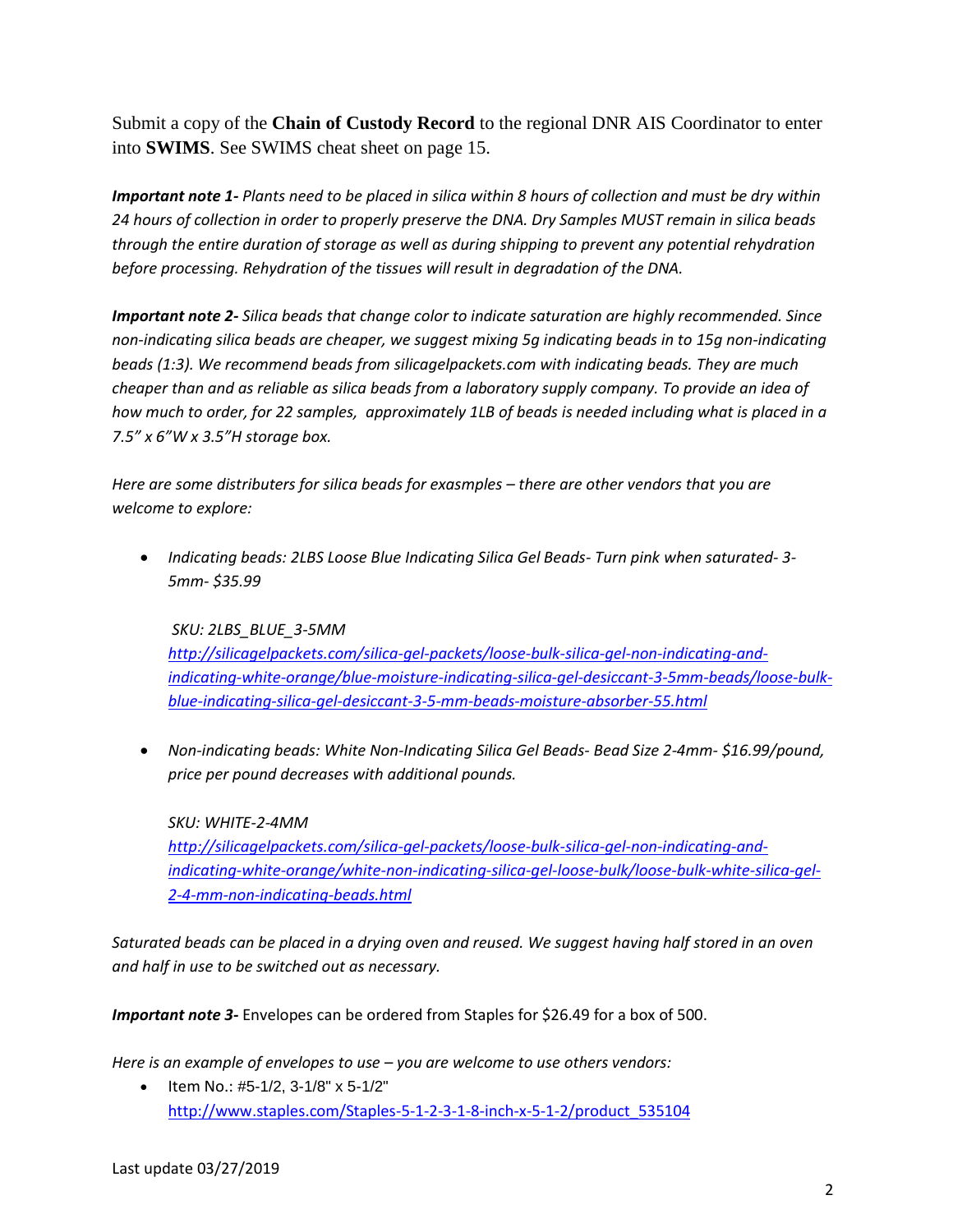*Important Note 4- Dry box long term plant storage can be found in the sporting goods sections of various local stores. The following is a link for one at Walmart that can be ordered and delivered:*

Example of dry box:

• [http://www.walmart.com/ip/Flambeau-Outdoors-14in-Dry-Storage-](http://www.walmart.com/ip/Flambeau-Outdoors-14in-Dry-Storage-Box/23578648?action=product_interest&action_type=image&placement_id=irs_middle&strategy=PWVUB&visitor_id=63610408569&category=0%3A4125%3A546956%3A4155%3A1079944%3A1080084&client_guid=ef60d788-870e-4094-aeba-bd2144b83330&config_id=0&parent_item_id=21854607&guid=ee15a921-5a2c-4082-b2d4-46b1b237c3de&bucket_id=irsbucketdefault&findingMethod=p13n#Item+Description)[Box/23578648?action=product\\_interest&action\\_type=image&placement\\_id=irs\\_middle&strate](http://www.walmart.com/ip/Flambeau-Outdoors-14in-Dry-Storage-Box/23578648?action=product_interest&action_type=image&placement_id=irs_middle&strategy=PWVUB&visitor_id=63610408569&category=0%3A4125%3A546956%3A4155%3A1079944%3A1080084&client_guid=ef60d788-870e-4094-aeba-bd2144b83330&config_id=0&parent_item_id=21854607&guid=ee15a921-5a2c-4082-b2d4-46b1b237c3de&bucket_id=irsbucketdefault&findingMethod=p13n#Item+Description) [gy=PWVUB&visitor\\_id=63610408569&category=0%3A4125%3A546956%3A4155%3A1079944](http://www.walmart.com/ip/Flambeau-Outdoors-14in-Dry-Storage-Box/23578648?action=product_interest&action_type=image&placement_id=irs_middle&strategy=PWVUB&visitor_id=63610408569&category=0%3A4125%3A546956%3A4155%3A1079944%3A1080084&client_guid=ef60d788-870e-4094-aeba-bd2144b83330&config_id=0&parent_item_id=21854607&guid=ee15a921-5a2c-4082-b2d4-46b1b237c3de&bucket_id=irsbucketdefault&findingMethod=p13n#Item+Description) [%3A1080084&client\\_guid=ef60d788-870e-4094-aeba](http://www.walmart.com/ip/Flambeau-Outdoors-14in-Dry-Storage-Box/23578648?action=product_interest&action_type=image&placement_id=irs_middle&strategy=PWVUB&visitor_id=63610408569&category=0%3A4125%3A546956%3A4155%3A1079944%3A1080084&client_guid=ef60d788-870e-4094-aeba-bd2144b83330&config_id=0&parent_item_id=21854607&guid=ee15a921-5a2c-4082-b2d4-46b1b237c3de&bucket_id=irsbucketdefault&findingMethod=p13n#Item+Description)[bd2144b83330&config\\_id=0&parent\\_item\\_id=21854607&guid=ee15a921-5a2c-4082-b2d4-](http://www.walmart.com/ip/Flambeau-Outdoors-14in-Dry-Storage-Box/23578648?action=product_interest&action_type=image&placement_id=irs_middle&strategy=PWVUB&visitor_id=63610408569&category=0%3A4125%3A546956%3A4155%3A1079944%3A1080084&client_guid=ef60d788-870e-4094-aeba-bd2144b83330&config_id=0&parent_item_id=21854607&guid=ee15a921-5a2c-4082-b2d4-46b1b237c3de&bucket_id=irsbucketdefault&findingMethod=p13n#Item+Description) [46b1b237c3de&bucket\\_id=irsbucketdefault&findingMethod=p13n#Item+Description](http://www.walmart.com/ip/Flambeau-Outdoors-14in-Dry-Storage-Box/23578648?action=product_interest&action_type=image&placement_id=irs_middle&strategy=PWVUB&visitor_id=63610408569&category=0%3A4125%3A546956%3A4155%3A1079944%3A1080084&client_guid=ef60d788-870e-4094-aeba-bd2144b83330&config_id=0&parent_item_id=21854607&guid=ee15a921-5a2c-4082-b2d4-46b1b237c3de&bucket_id=irsbucketdefault&findingMethod=p13n#Item+Description)

# Instructions:

- *1.* Collect 5-6 inches of meristem tissue (or the length from the bottom on your palm to the tip of your middle finger).
	- a. IMPORTANT: *Be sure that each stem collected for ID has a healthy growing meristem on its tip (Figure 1). The meristem has the highest quality of DNA in the plant and is necessary for the best results.*
	- b. IMPORTANT: *If plants are sitting out of silica gel for more than a few minutes, 5-6 inches help keep the stem from degrading as quickly.*



Figure 1.

- *2.* Rinse each stem free of any debris or algae using gentle agitation in water. Brush tips gently against one fingertip to ensure a clean meristem.
	- a. It is best to clean them under gently running water, however this can be done in lake water as well.
	- *b.* IMPORTANT*: DNA from any other algae or debris cannot be rinsed off after the plants are dry and will contaminate the sample when they are processed.*
- *3.* Blot plants dry using paper towel.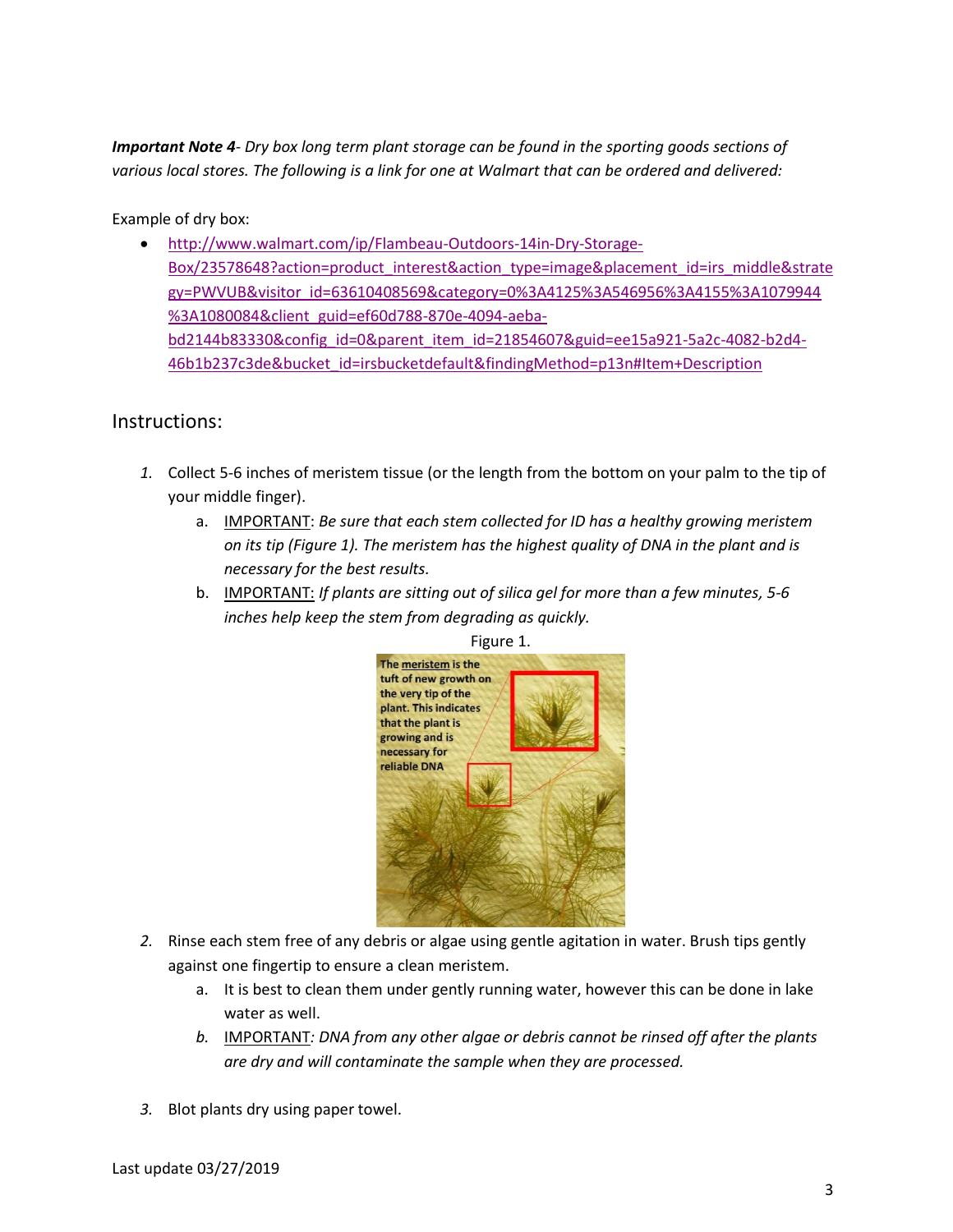- *a.* IMPORTANT: *Blotting plants dry removes excess water and helps keep silica beads from becoming saturated too quickly.*
- *4.* GENTLY roll the tip of each plant between two fingertips to bunch the leaves together (Figure 2.)
	- a. Wipe off fingertips between plants to avoid transferring DNA between plants.
	- *b.* IMPORTANT: *Rolling tips will help fit plant tissue into processing tubes with minimal cross contamination of samples.*



- *5.* Place ONE plant stem individually into a 3 1/8" x 5 1/2"paper envelope being sure that the tips are clear of the rest of the stem (Figure 3.).
	- *a.* IMORTANT*: We mainly use the tip (meristem) of the plant for identification, only resorting the lower leaf tissue if the tip is too degraded. Keeping the tip clear of the rest of the plant reduces the amount of contamination when removing the tip for the bulk of the dry plant material.*





- *6.* Seal the envelopes.
	- *a.* IMPORTANT: *DO NOT PUT SILICA BEADS DIRECTLY IN THE PAPER ENVELOPE WITH THE PLANT. It is critical that silica beads should never come in direct contact with the plant tissue. They will damage the plant tissue and contaminate the beads eliminating chances for re-use.*
- *7.* Label envelope with:
	- a. Label envelope and Ziploc bag with: Lake name County Location within the lake Sample Number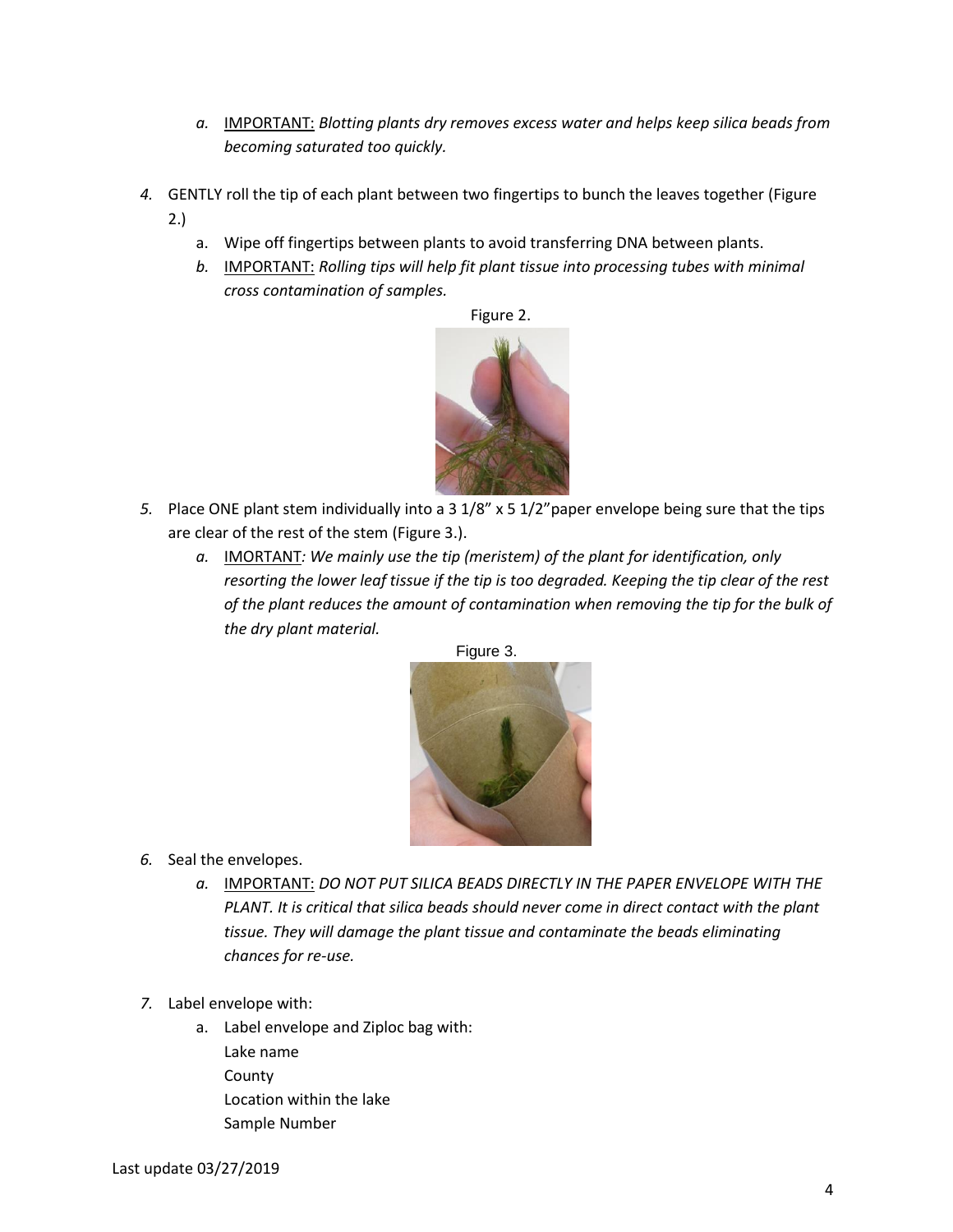GPS coordinates (optional) Date

- *8.* Place each envelope with plants into 1quart heavy duty Ziploc freezer bags labeled with the same information as the envelope (one envelope per bag).
	- a. Try to keep both the envelope and Ziploc bag as dry as possible to avoid saturating the silica beads too quickly.
	- b. IMPORTANT*: The Ziploc bag will help each plant dry independently and prevent a wetter plant from inhibiting the drying of other plants.*
- *9.* Weigh out a minimum of 20g of silica beads and add to each bag (more beads means faster dehydration and more time before beads need to be replaced).
	- *a.* IMPORTANT: *Do not put beads directly in envelope. The envelopes are porous enough to allow the plants to dry completely without direct contact with the tissue.*
- *10.* Force as much air as possible out of the Ziploc bags before sealing them.
	- *a.* IMPORTANT: *Removing the air will not only make it possible to store more bags in one container, but remove air that could saturate the beads faster and cause plants to take too long to dry* (Figure 4.)*.*



Figure 4.

- *11.* Place all bags into one watertight container (available in sporting goods sections of Walmart or Meijer) with ~1 inch of silica beads on bottom.
	- *a. IMPORTANT: This is an extra measure to ensure that the plant will not rehydrate during storage.*
	- b. For container size: 22 samples was the maximum limit for a 7.5"L x 6"W x 3.5"H container bought from the Meijer sporting good section.
- *12.* Check silica beads for saturation after 24 and 48 hours for newly dried plants and then every 3 or 4 days afterwards (this is especially important when adding new samples to the box). *PLEASE SEE "IMPORTANT NOTE 1.*"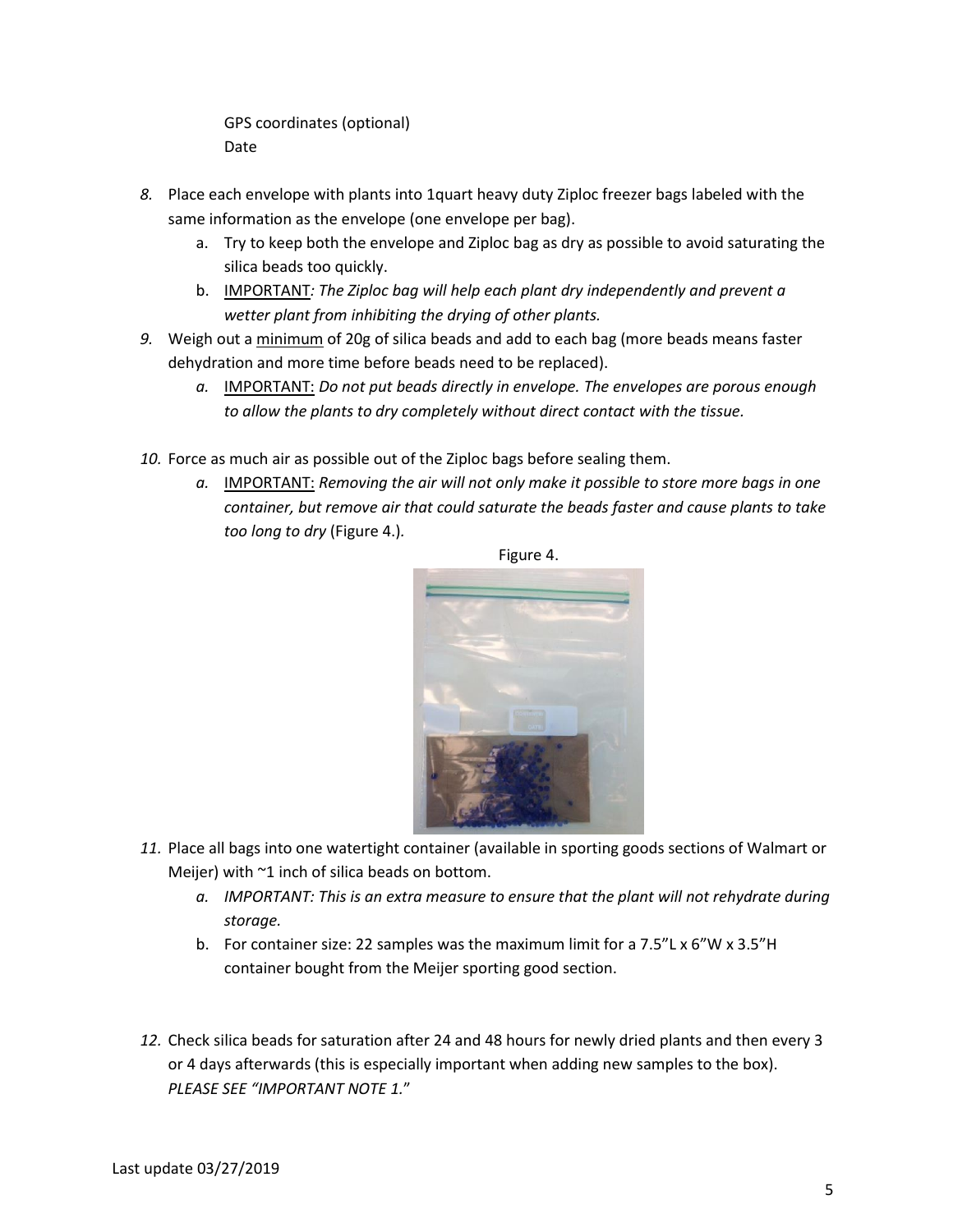- a. Silica beads should be replaced in any bag that has greater than 50% saturation (more than 50% of the color changing beads have changed color).
- *b.* Samples can be stored in the watertight container at room temperature for 2-3 months. *If it is unlikely that beads can be checked on a regular basis, plants should be sent in for ID as soon as they are dry, rather than waiting the maximum 2 months.*
- *13.* Print out a lab slip on waterproof paper, and include information on lake name, county, WBIC, date collected, suspected ID, collectors name and contact information. Place this slip in the Ziploc bag along with the milfoil sample.

# *14.* **Fill out the Chain of Custody Form**

a) Complete the Chain of Custody and attach a copy to the ["Eurasian water milfoil](https://prodoasint.dnr.wi.gov/swims/viewPlan.do?id=145852804&fromURL=/browseProject.html)  [genetic sampling"](https://prodoasint.dnr.wi.gov/swims/viewPlan.do?id=145852804&fromURL=/browseProject.html) project. This step can wait until you create the fieldwork event in SWIMS. Please note that you can add documents directly to the projects without having to add them to the SWIMS' document library first. However, only previously loaded projects can be added to a ROI. In SWIMS:

- a. Click on the Find Data Tab
- b. Click on Projects and in the query window type or paste AIS\_EWM\_HYBRID into the project ID field. Submit query.
- c. Click on the pencil in front of the project name

| <b>Project ID</b>                               | <b>Project Name</b>                     |
|-------------------------------------------------|-----------------------------------------|
| $\mathsf{D} \nearrow \mathbb{m}$ ais-EWM-HYBRID | Eurasian water milfoil genetic sampling |
| howing 1 to 1 of 1 entries                      |                                         |
|                                                 |                                         |

- d. Click on the scrap of paper icon on the blue bar for Documents **Documents** Previous 1-10 d
- e. Complete the form to add the document as shown in the example below. Document title: **Lake\_Station\_County\_Genetic Testing Chain of Custody\_Name\_Collection Date**
- f. Then Click on Save and Return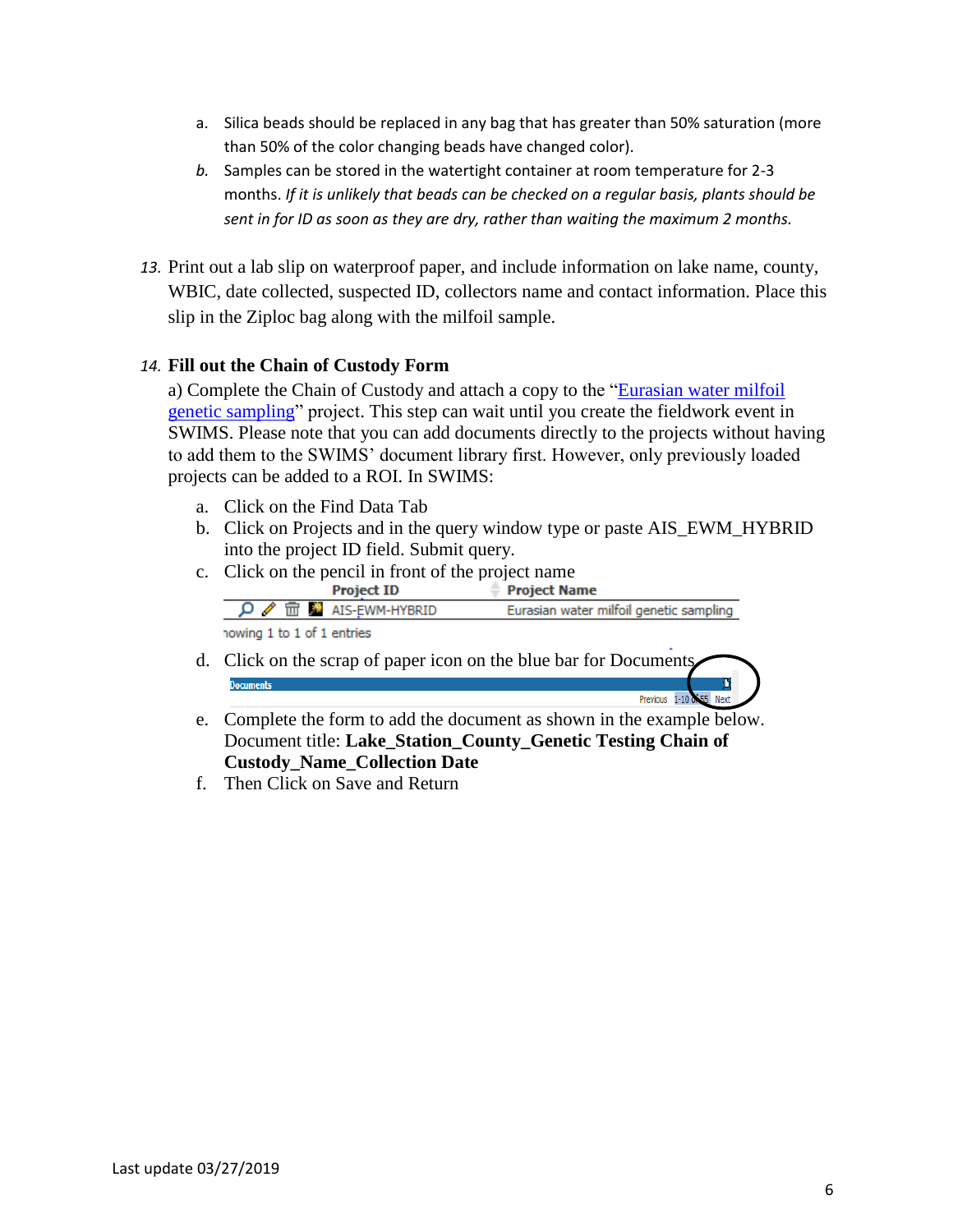|                                                                                                |                                                                                                         |                    |                              |                       |              | Surface Water Integrated Monitoring System (SWIMS) |  |
|------------------------------------------------------------------------------------------------|---------------------------------------------------------------------------------------------------------|--------------------|------------------------------|-----------------------|--------------|----------------------------------------------------|--|
| My Projects<br>Find Data                                                                       | Submit Data<br><b>Stations</b>                                                                          | Forms              | Reports, Maps, and Documents | Manage Data           |              |                                                    |  |
|                                                                                                |                                                                                                         |                    |                              |                       |              |                                                    |  |
| Home -> Associate Project Document<br>Fields denoted with an asterisk (*) are REQUIRED.        |                                                                                                         |                    |                              |                       |              |                                                    |  |
|                                                                                                |                                                                                                         |                    |                              |                       |              |                                                    |  |
| Add New Document - fill in the fields below and click "Add New" or Associate Existing Document |                                                                                                         |                    |                              | Reset                 |              |                                                    |  |
| ID <sup>*</sup>                                                                                | <b>SYSTEM GENERATED</b>                                                                                 |                    |                              |                       |              |                                                    |  |
| Document Title (*)                                                                             | Big Blue Lake_10046666_Jackson Co_Genetic Testing Chain of Custody_Scherer_2                            |                    |                              |                       |              |                                                    |  |
| <b>Author Name</b>                                                                             | Jeanne Scherer                                                                                          |                    |                              |                       |              |                                                    |  |
| <b>Published Date</b>                                                                          | Precision: Day<br>Date                                                                                  | 12/11/2017         |                              |                       |              | Browse to the document on your                     |  |
| <b>Upload File</b>                                                                             |                                                                                                         | Browse             |                              |                       |              |                                                    |  |
| URL                                                                                            |                                                                                                         |                    |                              | computer to upload it |              |                                                    |  |
| Description                                                                                    | Chain of Custody form for genetic testing of water milfoil collecte<br>Lake, Jackson County on 9/1/2017 |                    |                              |                       |              |                                                    |  |
|                                                                                                |                                                                                                         |                    |                              |                       |              |                                                    |  |
| <b>Comments for Document/Project</b>                                                           |                                                                                                         |                    |                              |                       |              |                                                    |  |
|                                                                                                |                                                                                                         |                    |                              |                       |              |                                                    |  |
|                                                                                                | DOCUMENT_TYPE                                                                                           |                    |                              |                       |              | Scanned, filled out forms or field notes           |  |
|                                                                                                | <b>WBIC</b>                                                                                             |                    |                              |                       |              | 54628                                              |  |
| <b>Document Descriptors</b>                                                                    | <b>KEYWORD</b>                                                                                          |                    |                              |                       |              | <b>Water Milfoil</b>                               |  |
|                                                                                                | <b>KEYWORD</b>                                                                                          |                    |                              |                       |              | Genetic testing                                    |  |
|                                                                                                | County                                                                                                  |                    |                              |                       | $\checkmark$ | Jackson                                            |  |
|                                                                                                | Keyword                                                                                                 |                    |                              |                       | $\checkmark$ | Thum                                               |  |
| Descriptors                                                                                    | <b>Additional Descriptors</b>                                                                           |                    |                              |                       |              |                                                    |  |
| <b>Interested Parties</b>                                                                      | Add People to Document                                                                                  |                    |                              |                       |              |                                                    |  |
|                                                                                                | Scherer, Jeanne S                                                                                       | <b>Find Person</b> | Data Collector               | $\checkmark$          |              |                                                    |  |
|                                                                                                | Thum, Ryan                                                                                              | <b>Find Person</b> | Lab or Lab Contact           | $\checkmark$          |              |                                                    |  |
| Save and Return                                                                                |                                                                                                         |                    |                              |                       |              |                                                    |  |

### *15.* **Please include as much of the following information as possible with your shipment**

- a. Copy of the Chain of Custody.
- b. Lake / County
- c. Date collected
- d. Collector's name
- e. Lat/long GPS coordinates of collection sites (or lake, if sites not possible)
- f. Contact information: Name, organization, phone and email
- g. Any other comments that you feel are important to you or noteworthy

#### *16.* **Enter data from the Chain of Custody as a fieldwork event in the "Eurasian water milfoil genetic sampling" SWIMS project**

- a. Before you can enter the data into SWIMS, make sure the project ["Eurasian](https://prodoasint.dnr.wi.gov/swims/viewPlan.do?id=145852804&fromURL=/browseProject.html)  [water milfoil genetic sampling"](https://prodoasint.dnr.wi.gov/swims/viewPlan.do?id=145852804&fromURL=/browseProject.html) is included in your project list. If not, contact Maureen Ferry to have it added.
- b. Use the link above to open the project's page. Open SWIMS, click on the Find Data Tab. Next click on Projects on the left side of the screen and use the query form to search by the name of the project or the project ID: AIS-EWM-HYBRID
	- i. If your station is not already in the project, you will need to add it. Since these samples are generally collected from lakes or impoundments, add the polygon station for the entire waterbody. First, click "enable edit" Then click the little piece of paper next to "Stations".

| ٣ŕ<br><b>Stations</b> |  |                                                   |                      |                      |             |  |
|-----------------------|--|---------------------------------------------------|----------------------|----------------------|-------------|--|
|                       |  | X X X Station Id                                  | <b>Station Name</b>  | <b>Water Body</b>    | <b>WBIC</b> |  |
|                       |  | $\mathcal{P}$ $\mathcal{P}$ $\mathbb{m}$ 10003523 | Cedar Lake           | Cedar Lake           | 45100       |  |
|                       |  | $\Omega \times \overline{m}$ 10001430             | <b>Crescent Lake</b> | <b>Crescent Lake</b> | 1564200     |  |
|                       |  | $\overline{m}$ in $\overline{a}$                  | Dalan Lake           | Deland also          | EOEENA      |  |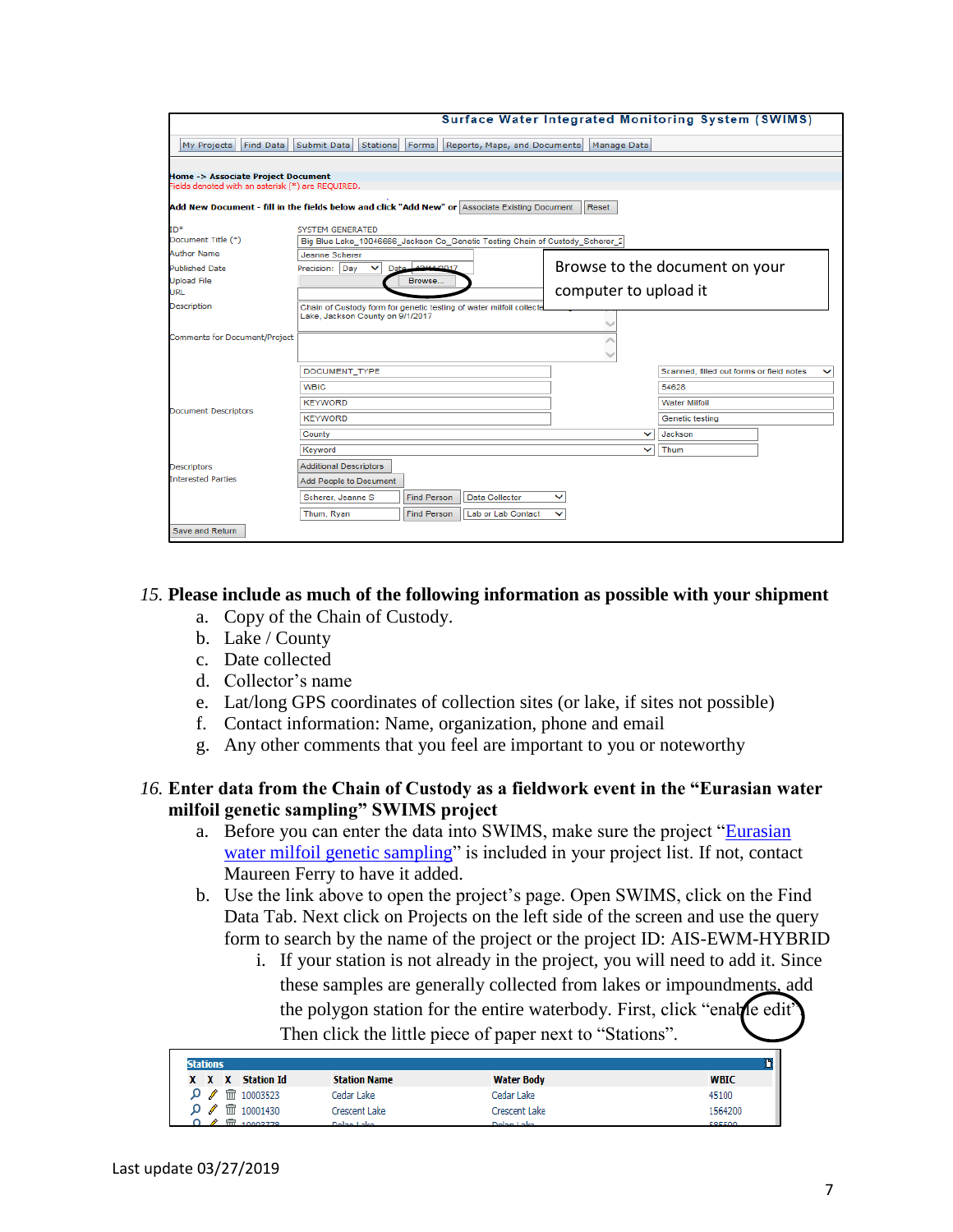c. When the new window opens, click on Search Stations to see the window below. Since you only need the station for the whole lake, you can search by WBIC. Enter the WBIC as shown below and click on Submit Query.

|                          | <b>The State of State of Stations</b>       |  |
|--------------------------|---------------------------------------------|--|
| <b>Submit Query</b>      | Reset                                       |  |
|                          | Search Type Advanced Search<br>$\checkmark$ |  |
| Station ID               |                                             |  |
| Station                  |                                             |  |
| Name<br>Station Type     |                                             |  |
| Station<br><b>Status</b> |                                             |  |
|                          | WBIC 45100<br>Search WaterBody              |  |
| Official<br>Waterbody    |                                             |  |

d. Look for the Station with the Station Type LAKE and Feat. Type AREA. To ensure you have the correct lake in the correct county, click on the magnifying glass in front of the Station Name. The Station profile will open. In it you will find the county, DNR Region, Watershed, and other hydrological location information listed. By clicking Open Map on the same page, you can further confirm that you have the correct waterbody.

| Show 100 | entries<br>$\checkmark$ |                                                      |                                        |                                                         |                                 |              |                                                         |   |                |
|----------|-------------------------|------------------------------------------------------|----------------------------------------|---------------------------------------------------------|---------------------------------|--------------|---------------------------------------------------------|---|----------------|
|          | <b>Station</b><br>ID    | <b>Station Name</b>                                  | <b>Station</b><br>÷<br><b>Type</b>     | <b>Official</b><br><b>WBIC Waterbody</b><br><b>Name</b> | <b>Station</b><br><b>Status</b> |              | Feat. Replaced? Replaced Last<br>Type Replaced? By Upda |   | <b>Updated</b> |
| Q۵       | 1003894                 | Cedar Lake - Camp LAKE-BEACH<br>Rokilio Beach        |                                        | 45100 Cedar Lake                                        | Active,<br>Usable.              | <b>POINT</b> | No                                                      | 0 | 10/30/201      |
| ဝ၀       |                         | Cedar Lake --<br>10019218 Access Nr Split Rail<br>Rd | LAKE-BOAT<br><b>LANDING</b>            | 45100 Cedar Lake                                        | Active,<br>Usable.              | POINT No     |                                                         | 0 | 02/23/201      |
| ၀၀       | 363287                  | Cedar Lake - Deep<br>Hole                            | LAKE-<br><b>DEEPEST</b><br><b>SPOT</b> | 45100 Cedar Lake                                        | Active,<br>Usable.              | POINT No     |                                                         | 0 | 02/13/20       |
| Q۵       | 363120                  | Cedar Lake - Deep<br>Hole                            | LAKE-<br><b>DEEPEST</b><br><b>SPOT</b> | 45100 Cedar Lake                                        | Active,<br>Usable.              | <b>POINT</b> | <b>No</b>                                               | 0 | 02/13/20       |
| مه       |                         | 10003523 Cedar Lake                                  | LAKE                                   | 45100 Cedar Lake                                        | Active,<br>Usable               | <b>AREA</b>  | <b>No</b>                                               | 0 | 12/08/20       |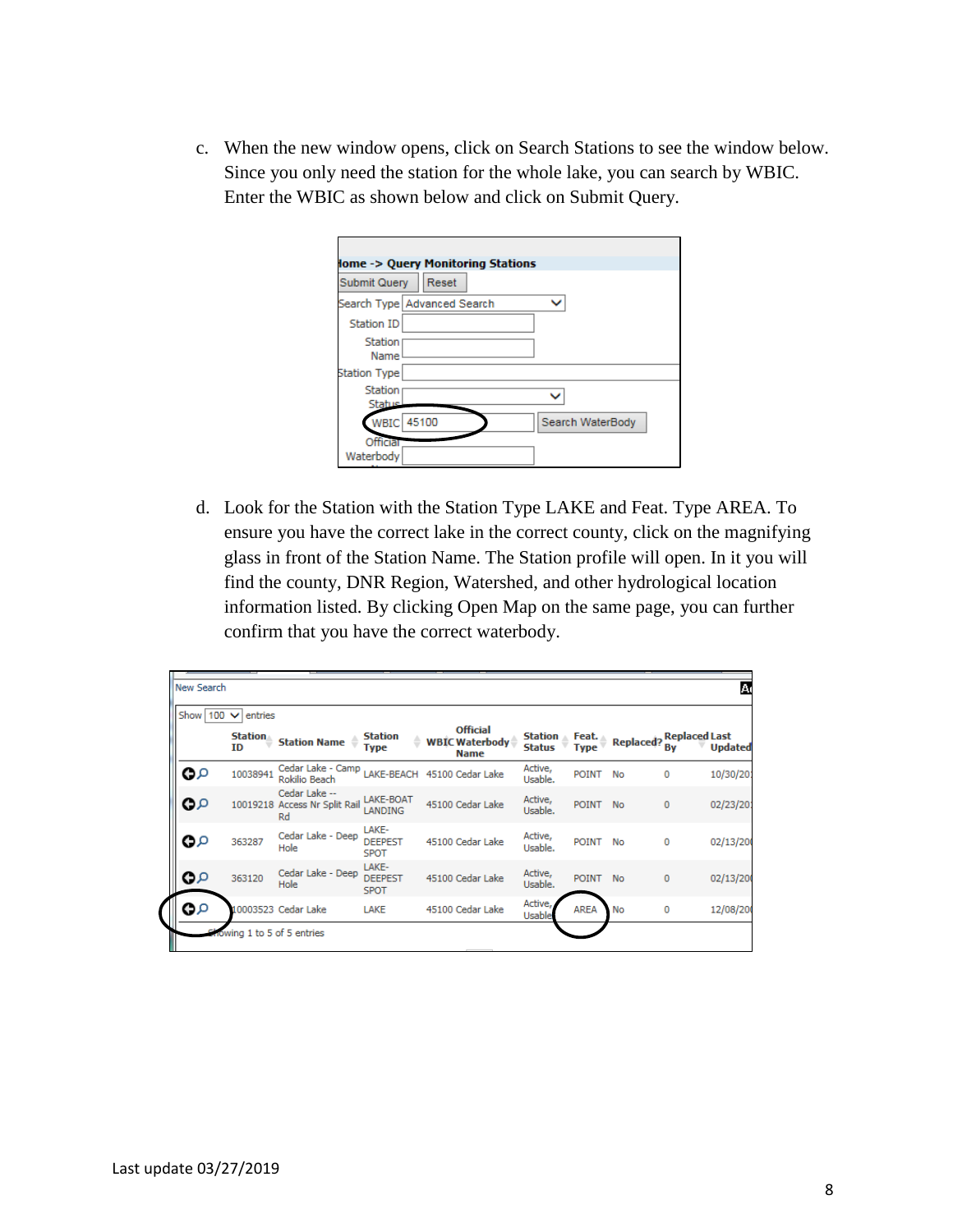| me -> View Monitoring Station                 |                                                                               |                                                                                                                |                                                                           |
|-----------------------------------------------|-------------------------------------------------------------------------------|----------------------------------------------------------------------------------------------------------------|---------------------------------------------------------------------------|
| <b>Station ID 233117</b>                      |                                                                               |                                                                                                                |                                                                           |
|                                               | Station Name Beckman Lake - Deep Hole                                         | <b>Existing Mapped Location</b>                                                                                |                                                                           |
|                                               | <b>WBIC 894700</b>                                                            | Open Map                                                                                                       |                                                                           |
| Official WaterBody Name> Beckman Lake         |                                                                               |                                                                                                                |                                                                           |
|                                               | Station Type LAKE-DEEPEST SPOT                                                |                                                                                                                |                                                                           |
|                                               | Station Status Active, Usable.                                                | <b>Waterbodies</b>                                                                                             |                                                                           |
|                                               | Requester Name RONALD MARTIN                                                  | <b>WBIC</b>                                                                                                    | fficial Waterbody Name                                                    |
| Request Date 03/11/2004                       |                                                                               | 894700                                                                                                         | :kman Lake                                                                |
| <b>Reviewer Name</b>                          | STATION FOR RON MARTIN OF MADISON (608)266-9270 SAMPLED                       |                                                                                                                |                                                                           |
|                                               | AT DEEPEST PORTION OF LAKE, LAKE WAS SAMPLED AS PART OF                       | $W^{-1}$ as new                                                                                                |                                                                           |
|                                               | nitoring Station Comments GROUND TRUTH COLLECTION FOR CLASSIFICATION OF WISCO | <b>Watershed Code</b>                                                                                          | <b>Watershed Name</b>                                                     |
|                                               | LAKES BY REMOTE SENSING. ANALYSIS DONE BY THE LAB Q                           | <b>SP02</b>                                                                                                    | Jordan and Skinner Creeks                                                 |
|                                               | HYGIENE.                                                                      |                                                                                                                |                                                                           |
| Storet Org Code 21WIS                         |                                                                               |                                                                                                                |                                                                           |
| Report to EPA Y                               |                                                                               | <b>Welch Management Units</b>                                                                                  |                                                                           |
|                                               | Latitude 42.58463                                                             | <b>WMU Code</b>                                                                                                | <b>MMILM</b>                                                              |
|                                               | Longitude -89.77483                                                           | SP                                                                                                             | Sugar - Pecatonica                                                        |
| <b>WTM Easting 538476.0</b>                   |                                                                               |                                                                                                                |                                                                           |
| WTM Northing 234715.0                         |                                                                               | <b>Hydrologic Unit Codes (8)</b>                                                                               |                                                                           |
| Feature Type POINT<br>Last Updated 2006-02-13 |                                                                               | <b>HUC 8 Code</b>                                                                                              | <b>HUC Name</b>                                                           |
|                                               | Last Updated By GIS INTERSECTION                                              |                                                                                                                |                                                                           |
|                                               |                                                                               | 07090003                                                                                                       | <b>Pecatonica River</b>                                                   |
|                                               |                                                                               | <b>HUC 10 Code</b><br>0709000310                                                                               | <b>HUC Name</b><br>Honey Creek-Pecatonica River                           |
|                                               |                                                                               | <b>Hydrologic Unit Codes (12)</b><br><b>HUC 12 Code</b><br>070900031003<br><b>Hydro IDs</b><br><b>Hydro ID</b> | <b>HUC Name</b><br><b>Skinner Creek</b>                                   |
|                                               |                                                                               | 600092079<br><b>Assessment Units</b><br><b>Assessment Unit ID</b><br>353638<br>Showing 1 to 1 of 1 entries     |                                                                           |
|                                               |                                                                               | Counties<br><b><i>anty</i></b> Code<br>23<br><b>Regions</b><br><b>Region Code</b><br>SC                        | <b>County Name</b><br>Green<br><b>Region Name</b><br>South Central Region |
|                                               |                                                                               |                                                                                                                |                                                                           |
|                                               |                                                                               | <b>Eco Regions</b><br><b>Eco Region Code</b>                                                                   | <b>Eco Region Name</b>                                                    |

i. Once you are certain you have the correct waterbody, close the Station Profile page to return to the station search results and click on the little black arrow to add the station to the project. Once you click Save and Return, the station will be added to the project.

|                       | Home -> Enter New PlanStationXref Information<br>Fields denoted with an asterisk (*) are REQUIRED. |                        |  |
|-----------------------|----------------------------------------------------------------------------------------------------|------------------------|--|
| Plan SegNo* 145852804 |                                                                                                    |                        |  |
| Station Id*           | 10003523                                                                                           | <b>Search Stations</b> |  |
| Comments              |                                                                                                    |                        |  |
|                       |                                                                                                    |                        |  |
| Save and Return       |                                                                                                    |                        |  |
|                       |                                                                                                    |                        |  |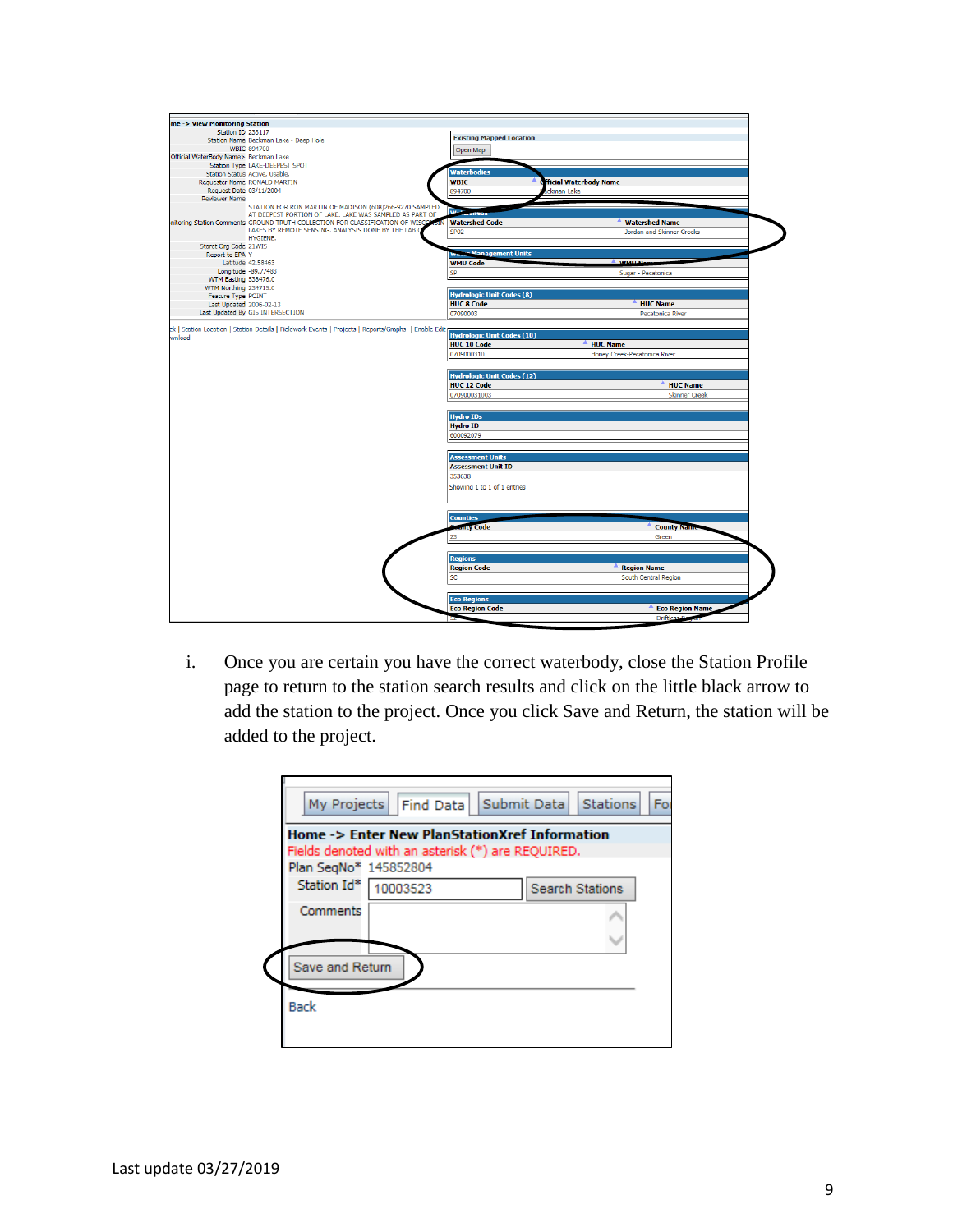- e. Next you will use the information from the Chain of Custody form to enter your fieldwork event. In SWIMS, the electronic form that is used to enter data is the same form as that used for AIS Early Detection Monitoring.
- ii. In SWIMS, click on the "Submit Data" tab and then on the blue box that says "Add New".
- iii. The next window is the first page of the electronic form. Use the dropdowns to choose the "Eurasian water milfoil genetic sampling project." Use the dropdown lists to select data collectors, station, and start date. For the form, make sure the "Aquatic Invasive Species (AIS) Early Detection Lake Data Form (2016)" is selected. All the fields with an asterisk are required.

| My Projects Find Data Submit Da | My Projects                   | Find Data   Submit Data<br><b>Stations</b><br>Reports, Maps, and Documents<br>Manage Da<br>Forms              |
|---------------------------------|-------------------------------|---------------------------------------------------------------------------------------------------------------|
|                                 | <b>Create Monitoring Data</b> |                                                                                                               |
|                                 |                               | Fields denoted with an asterisk (*) are REQUIRED.                                                             |
| <b>Submit Data</b>              | Project *                     | $\vee$ M<br>Eurasian water milfoil genetic sampling                                                           |
| <b>Monitoring Data</b>          | Data Collectors <sup>*</sup>  | M<br><b>JEANNE SCHERER</b><br>$\checkmark$                                                                    |
| <b>View List</b>                | Station <sup>*</sup>          | 6M)<br>10003523. Cedar Lake<br>Show Map                                                                       |
|                                 | Start Date <sup>*</sup>       | 11/08/2017                                                                                                    |
| <b>Add New</b>                  | Time                          |                                                                                                               |
|                                 | Form *                        | Aquatic Invasive Species (AIS) Early Detection Monitoring Lake Data Form [2016] V [M]                         |
|                                 | <b>Optional Fields</b>        |                                                                                                               |
| <b>Biological</b>               |                               | I want to enter latitude and longitude on the next page (optional)                                            |
| <b>Data</b>                     | <b>End Date</b>               |                                                                                                               |
|                                 | Time                          | ◡<br>$\checkmark$                                                                                             |
| Generate                        | Comments                      | Sample collected for genetic testing. Submitted to Ryan Thum, Montana State<br>University on 11/9/2017.       |
| Labslip                         |                               |                                                                                                               |
|                                 |                               |                                                                                                               |
| <b>Documents</b>                |                               |                                                                                                               |
| <b>Upload</b>                   |                               | Fill in the weather here, lake or streamside observations, wildlife spotted, names of additional helpers etc. |
| <b>Document</b>                 |                               |                                                                                                               |
|                                 | Save and Return               | Next<br><b>Save</b>                                                                                           |
|                                 |                               |                                                                                                               |

iii. If there happens to be two waterbodies with the same name in the project, click on the binoculars or Show Map to view the station by using the Station ID and confirm you are choosing the correct waterbody.

f. Add a comment: "Sample collected for genetic testing. Submitted to Ryan Thum, Montana State University on (Date)." When the first page of the form is completed, click "Next" at the bottom of the page. After you click next, the first page is automatically saved.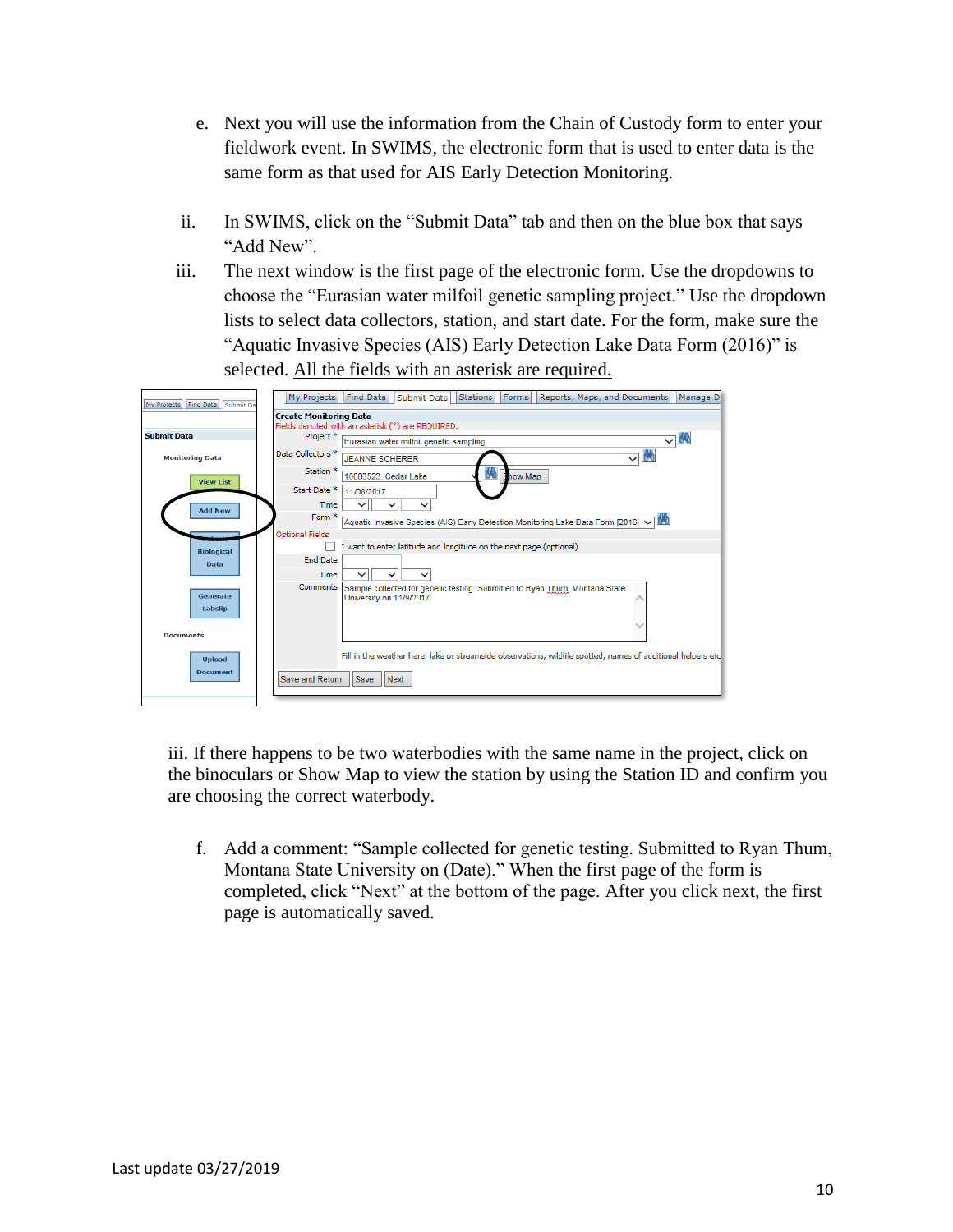| My Projects                   | Find Data<br><b>Stations</b><br>Forms<br>Manage D<br>Submit Data<br>Reports, Maps, and Documents              |
|-------------------------------|---------------------------------------------------------------------------------------------------------------|
| <b>Create Monitoring Data</b> |                                                                                                               |
|                               | Fields denoted with an asterisk (*) are REQUIRED.                                                             |
| Project <sup>*</sup>          | $\vee$ M<br>Eurasian water milfoil genetic sampling                                                           |
| Data Collectors <sup>*</sup>  | $\vee$ M<br><b>JEANNE SCHERER</b>                                                                             |
| Station <sup>*</sup>          | 6N)<br>Show Map<br>10003523, Cedar Lake<br>$\checkmark$                                                       |
| Start Date <sup>*</sup>       | 11/08/2017                                                                                                    |
| Time                          |                                                                                                               |
| Form <sup>*</sup>             | Aquatic Invasive Species (AIS) Early Detection Monitoring Lake Data Form [2016] V M                           |
| <b>Optional Fields</b>        |                                                                                                               |
|                               | I want to enter latitude and longitude on the next page (optional)                                            |
| <b>End Date</b>               |                                                                                                               |
| Time                          | ◡                                                                                                             |
| Comments                      | Sample collected for genetic testing. Submitted to Ryan Thum, Montana State<br>University on 11/9/2017.       |
|                               | Fill in the weather here, lake or streamside observations, wildlife spotted, names of additional helpers etc. |
| Save and Return               | Save<br><b>Next</b>                                                                                           |

g. On the second page of the form, you are reporting what you looked for, not necessarily what you found. In the species list, you only need to choose "YES" for EWM and type in "hybrid EWM" or another species of milfoil you would like confirmed in the Other Species box. Choose "NO" for all of those you didn't look for. The fields, such as Secchi and conductivity, are not necessary - they are just relicts from the ED form.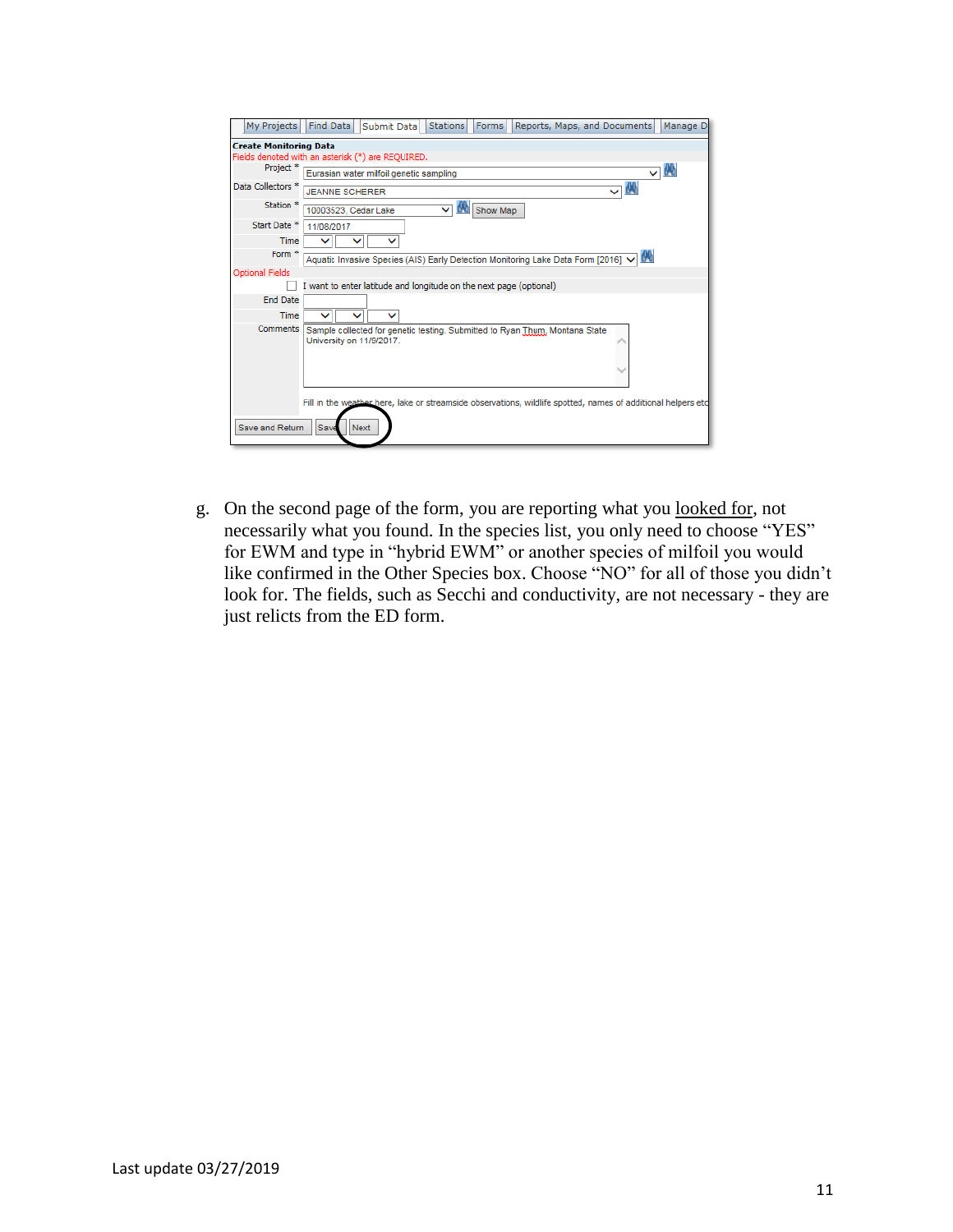| You Are Entering Data For:                                                      | <b>Start Date Time:</b><br><b>Station:</b> | 11/13/2017<br>10003523 - Cedar Lake |
|---------------------------------------------------------------------------------|--------------------------------------------|-------------------------------------|
| Aquatic Invasive Species (AIS) Early Detection Monitoring Lake Data Form [2016] |                                            |                                     |
|                                                                                 | <b>Parameter</b>                           | <b>Result</b>                       |
|                                                                                 | <b>Total Paid Hours Spent</b>              |                                     |
|                                                                                 | <b>Total Volunteer Hours Spent</b>         |                                     |
|                                                                                 | SECCHI DEPTH - FEET                        |                                     |
|                                                                                 | CONDUCTIVITY FIELD                         |                                     |
| Did you look for - Aquatic plants/algae                                         | Starry Stonewort?                          | <b>NO</b><br>$\checkmark$           |
|                                                                                 | Yellow floating heart?                     | <b>NO</b><br>$\checkmark$           |
|                                                                                 | Brazilian waterweed?                       | <b>NO</b><br>◡                      |
|                                                                                 | European frogbit?                          | <b>NO</b><br>$\checkmark$           |
|                                                                                 | Hydrilla?                                  | <b>NO</b><br>◡                      |
|                                                                                 | Curly leaf pondweed?                       | <b>NO</b><br>$\checkmark$           |
|                                                                                 | Fanwort?                                   | <b>NO</b><br>v                      |
|                                                                                 | Parrot Feather?                            | <b>NO</b><br>◡                      |
|                                                                                 | Water hyacinth?                            | <b>NO</b><br>$\checkmark$           |
|                                                                                 | Water lettuce?                             | <b>NO</b><br>◡                      |
|                                                                                 | Eurasian water milfoil?                    | <b>YES</b><br>$\checkmark$          |
|                                                                                 | Water chestnut?                            | v<br>INU                            |
|                                                                                 | Didymo?                                    | <b>NO</b><br>$\checkmark$           |
| Did you look for - Riparian plants                                              | Flowering rush?                            | <b>NO</b><br>v                      |
|                                                                                 | Phragmites?                                | <b>NO</b><br>v                      |
|                                                                                 | Purple Loosestrife?                        | <b>NO</b><br>$\checkmark$           |
|                                                                                 | Yellow flag iris?                          | <b>NO</b><br>◡                      |
|                                                                                 | Japanese knotweed?                         | <b>NO</b><br>$\checkmark$           |
|                                                                                 | Japanese hops?                             | <b>NO</b><br>$\checkmark$           |
| Did you look for - Invertebrates                                                | Zebra mussels?                             | <b>NO</b><br>◡                      |
|                                                                                 | Quagga mussels?                            | <b>NO</b><br>v                      |
|                                                                                 | Asiatic clam?                              | <b>NO</b><br>$\checkmark$           |
|                                                                                 | New zealand mudsnail?                      | <b>NO</b><br>v                      |
|                                                                                 | Chinese mystery snail?                     | <b>NO</b><br>$\checkmark$           |
|                                                                                 | Banded mystery snail?                      | <b>NO</b><br>$\checkmark$           |
|                                                                                 | Rusty crayfish?                            | <b>NO</b><br>◡                      |
|                                                                                 | Red swamp crayfish?                        | <b>NO</b><br>◡                      |
|                                                                                 | Spiny waterflea?                           | <b>NO</b><br>$\check{ }$            |
|                                                                                 | Fishhook waterflea?                        | <b>NO</b><br>◡                      |
|                                                                                 | Faucet snail?                              | 'NO<br>v                            |
| Did you look for - Other                                                        | Other species                              | <b>Hybrid EWM</b>                   |
| Next Station<br><b>Next Date</b><br>Save                                        | Save and Return to List<br>Site 1          |                                     |

- h. Click on the box at the bottom of the page that says "Site 1".
- i. Now you will see the third page of the form. On this page, you are reporting what you suspect you found. Entries made on this page are pulled into a ROI monitoring list and an "Others" list run by Central Office and provided to DNR Regional AIS Coordinators for ROI creation/updating. Because the fieldwork is part of the EWM genetic testing project, the biologist who reviews the list for their region, will know they should not create/update a ROI if the fieldwork event has not been updated with analysis results.

Enter the site as a Boat Landing or Search Site, whichever is appropriate. Enter the latitude and longitude. For species, choose Hybrid Eurasian/Northern Water-milfoil and Eurasian watermilfoil. Since density is not on the chain of custody, you don't need to worry about entering it, but you are welcome to if you have it. If you are asking for confirmation that the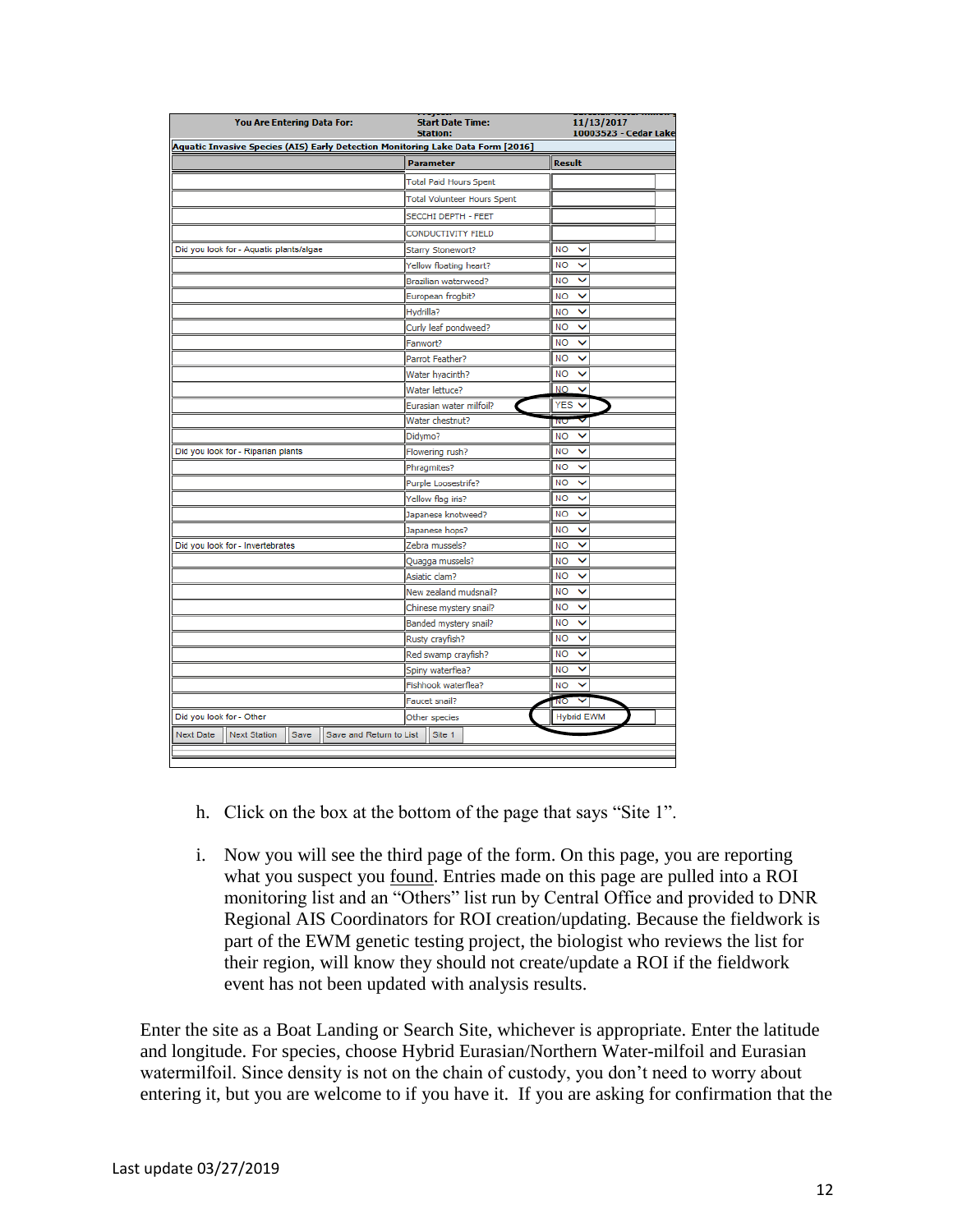species is actually native, note the species you suspect in the comment box after "Site Information" at the end of the page.

If you collected additional samples from other sites on the lake, click on the box at the bottom of the page that says "Next site/Landing". Complete a page for each collection site. If not, click on "Save and Return to List" to complete your data entry.

| Site Information          |         | Site                                        | <b>Boat Landing 1</b>  | v                                        |              |              |
|---------------------------|---------|---------------------------------------------|------------------------|------------------------------------------|--------------|--------------|
|                           |         | Latitude (i.e. 43.1234)                     | 44.12345               |                                          |              |              |
|                           |         | Longitude (i.e. -89.456)                    | $-89.11111$            |                                          |              |              |
|                           |         | Snorkel                                     | v                      |                                          |              |              |
|                           |         |                                             |                        |                                          |              |              |
|                           |         | If N snorkel, indicate why                  |                        |                                          |              |              |
|                           |         |                                             |                        |                                          |              |              |
|                           |         |                                             |                        |                                          |              |              |
| Species 1                 |         | Species                                     |                        | Hybrid Eurasian / Northern Water-Milfoil |              |              |
|                           |         | Density                                     |                        |                                          |              | v            |
|                           |         | Live or dead?                               | v                      |                                          |              |              |
|                           |         | Sample?                                     | $\checkmark$           |                                          |              |              |
|                           |         | Photo?                                      | ◡                      |                                          |              |              |
| Species 2                 | Species |                                             | Eurasian Water-Milfoil | $\checkmark$                             |              |              |
|                           |         | Density                                     |                        |                                          |              | v            |
|                           |         | Live or Dead?                               | $\checkmark$           |                                          |              |              |
|                           |         | Sample?                                     | v                      |                                          |              |              |
|                           |         | Photo?                                      | ◡                      |                                          |              |              |
| Species 3                 |         | Species                                     |                        |                                          | v            |              |
|                           |         | Density                                     |                        |                                          |              | v            |
|                           |         | Live or Dead?                               | v                      |                                          |              |              |
|                           |         | Sample?                                     | v                      |                                          |              |              |
|                           |         | Photo?                                      | $\checkmark$           |                                          |              |              |
| Species 4                 |         | Species                                     |                        |                                          | $\checkmark$ |              |
|                           |         | Density                                     |                        |                                          |              | $\checkmark$ |
|                           |         | Sample?                                     | ◡                      |                                          |              |              |
|                           |         | Live or Dead?                               | v                      |                                          |              |              |
|                           |         | Photo?                                      | v                      |                                          |              |              |
| Species 5                 |         | Species                                     |                        |                                          | v            |              |
|                           |         | Density                                     |                        |                                          |              | ◡            |
|                           |         | Live or Dead?                               | $\checkmark$           |                                          |              |              |
|                           |         | Sample?                                     | v                      |                                          |              |              |
|                           |         | Photo?                                      | $\checkmark$           |                                          |              |              |
| Species 6                 |         | Species                                     |                        |                                          | v            |              |
|                           |         | Density                                     |                        |                                          |              | v            |
|                           |         | Live or Dead?                               | ◡                      |                                          |              |              |
|                           |         | Sample?                                     | v                      |                                          |              |              |
|                           |         | Photo?                                      |                        |                                          |              |              |
|                           |         |                                             |                        |                                          |              |              |
| Site Information          |         | Comments (about site, species found)        |                        |                                          |              |              |
|                           |         |                                             |                        |                                          |              |              |
| Next Date<br>Next Station | Save    | Save and Return to List   Next Site/Landing |                        |                                          |              |              |

j. Contact Maureen Ferry [\(Maureen.ferry@wisconsin.gov](mailto:Maureen.ferry@wisconsin.gov) 608-261-6450) if you have questions.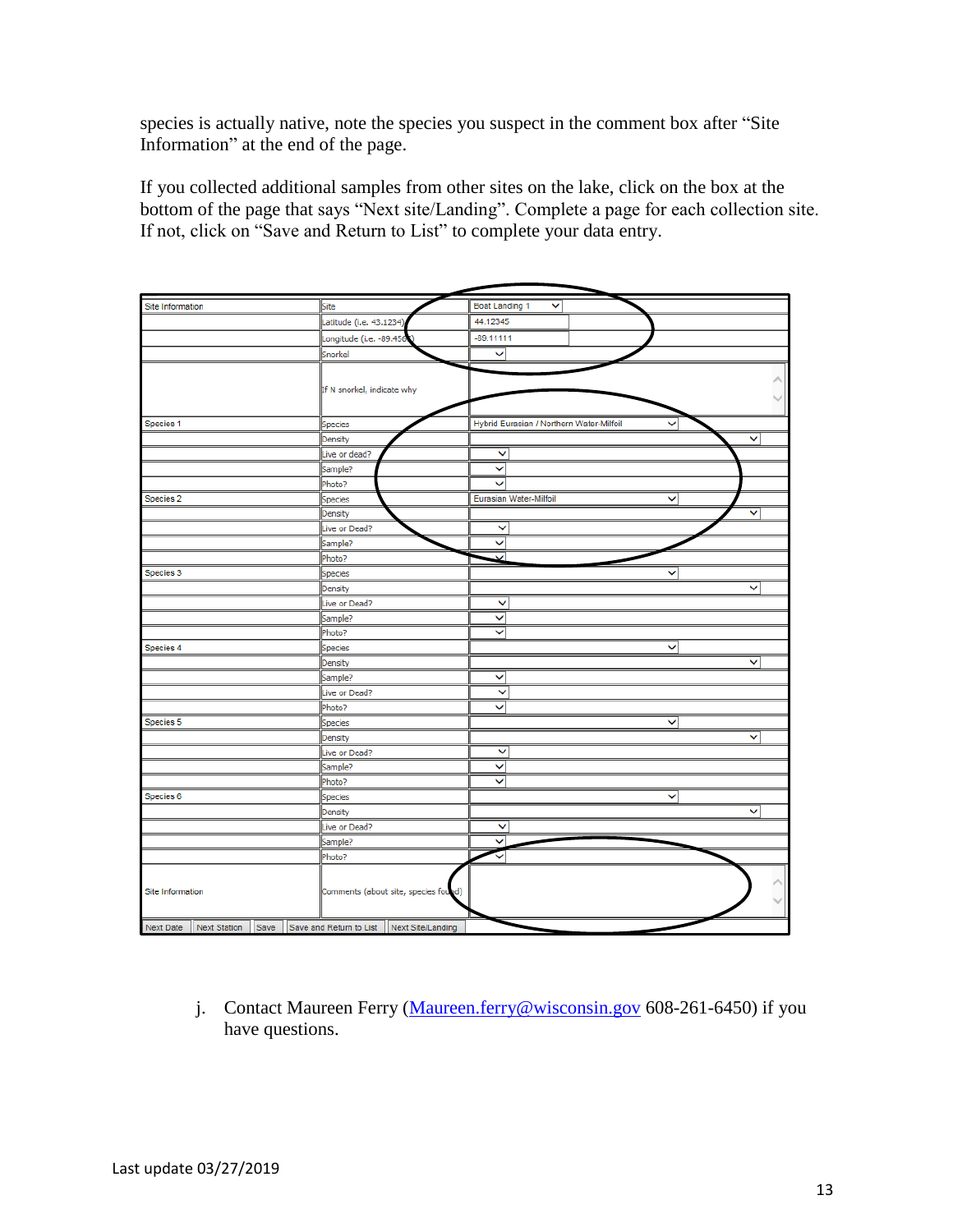### *17.* **Sample shipping**

- a. If available, ship in an airtight container
- b. Ship to:

**Ryan Thum Montana State University Department of Plant Sciences and Plant Pathology 119 Plant BioSciences Building Bozeman, MT 59717-3150**

Please also notify Ryan Thum (Montana State University) that you have sent the samples so we know to be on the lookout for them: [ryan.thum@montana.edu;](mailto:ryan.thum@montana.edu) phone: 406-994-4039. You must also copy Maureen Ferry (WDNR) for reporting and tracking purposes. Results must be sent to the collector and Maureen.

### *18.* **Results**

- a. The lab will send results to the collector and Maureen Ferry.
- b. Enter the results document to the ["Eurasian water milfoil genetic sampling"](https://prodoasint.dnr.wi.gov/swims/viewPlan.do?id=145852804&fromURL=/browseProject.html) project just as you added the Chain of Custody to it in Step 3. Name the results document:

### **Waterbody or County for multiple\_County (if not given first) Milfoil Identification Results\_Date of results**

- c. If the genetic results indicate that the specimen was different from what was entered into SWIMS, the collector will update their fieldwork event in SWIMS. (Also see step 7f if your species was identified as a native.)
	- 1.Open your fieldwork event and enable edit. Go to the third page of the form where you entered sites and species. Edit so that only the confirmed species is noted in the dropdown (EWM or Hybrid Eurasian/Northern) or in the comment box at the end of the page.
	- 2.After editing and saving your work, return to the fieldwork event to determine if the changes were saved. If not, contact Maureen.
- d. The collector will work with the Regional DNR AIS Coordinator to create/update the ROIS once EWM or the hybrid is confirmed. If you have already attached the Chain of Custody and the results to the project, give the ROI creator the titles.

Locating the documents in both a ROI and the project may seem redundant; however, for tracking both negative and positive results, they need to be in the project. For any ROIS created, it is easiest to find a specific result when it's attached to the ROI. The [Resource of Interest Creation and Editing](https://dnrx.wisconsin.gov/swims/downloadDocument.do?id=145713258) document will lead you through the steps needed. Be sure to attach the following to the ROI:

- i. The fieldwork event
- ii. The pdf of results
- iii. A copy of the Chain of Custody sent with the samples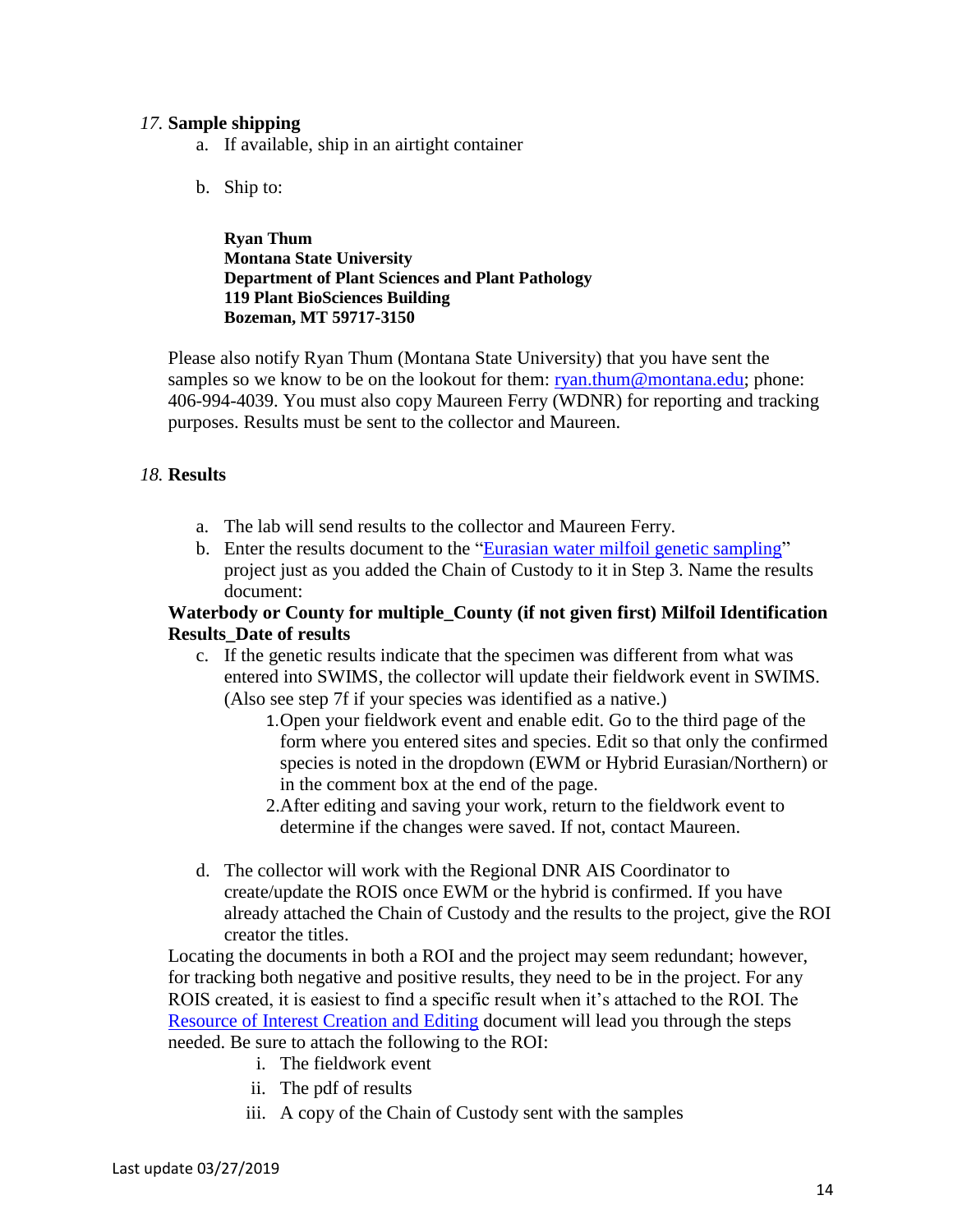- iv. Emails related to the sampling event/testing that contain important information
- v. Text for the Comments area of the ROI:

Eurasian water milfoil has also been documented in the lake. At this time it cannot be determined if the hybrid milfoil (northern watermilfoil x Eurasian watermilfoil) found in the lake was introduced as hybrid watermilfoil or created by hybridization of northern watermilfoil and Eurasian watermilfoil within the lake. Record updated by (name, date).

e. Associate the "Eurasian water milfoil genetic sampling" project to the ROI: While on the ROI Detail page with edit enabled, click on the scrap of paper icon on the blue bar for Projects and add as you have done for fieldwork, stations, etc.

| <b>Projects</b><br><b>Create New Project</b> |                     |                      |                    |               |  |  |
|----------------------------------------------|---------------------|----------------------|--------------------|---------------|--|--|
| <b>Project ID</b>                            | <b>Project Name</b> | <b>Project Start</b> | <b>Project End</b> | <b>Status</b> |  |  |
| No data available in table                   |                     |                      |                    |               |  |  |

- f. If a native species is confirmed, you will need to update the third page of the SWIMS form in your fieldwork event as described in 7b. In the Site Information box, indicate that the genetic results identified a native species (i.e. *Myriophyllum verticillatum*).
	- i. To ensure the fieldwork event does not show up on the "Others" species list run by Central Office (noted in 5j), the fieldwork event needs to added to:
		- Project ID: AIS-Occurr-Other
		- **Project Name:** AIS Occurrence Records 'Other' Records Reviewed

Open the project as you did the milfoil project in step 5b, add the fieldwork event to the project by clicking on the scrap of paper icon on the blue bar for Fieldwork and use the query windows that come up as you have done to add stations, etc. throughout this process.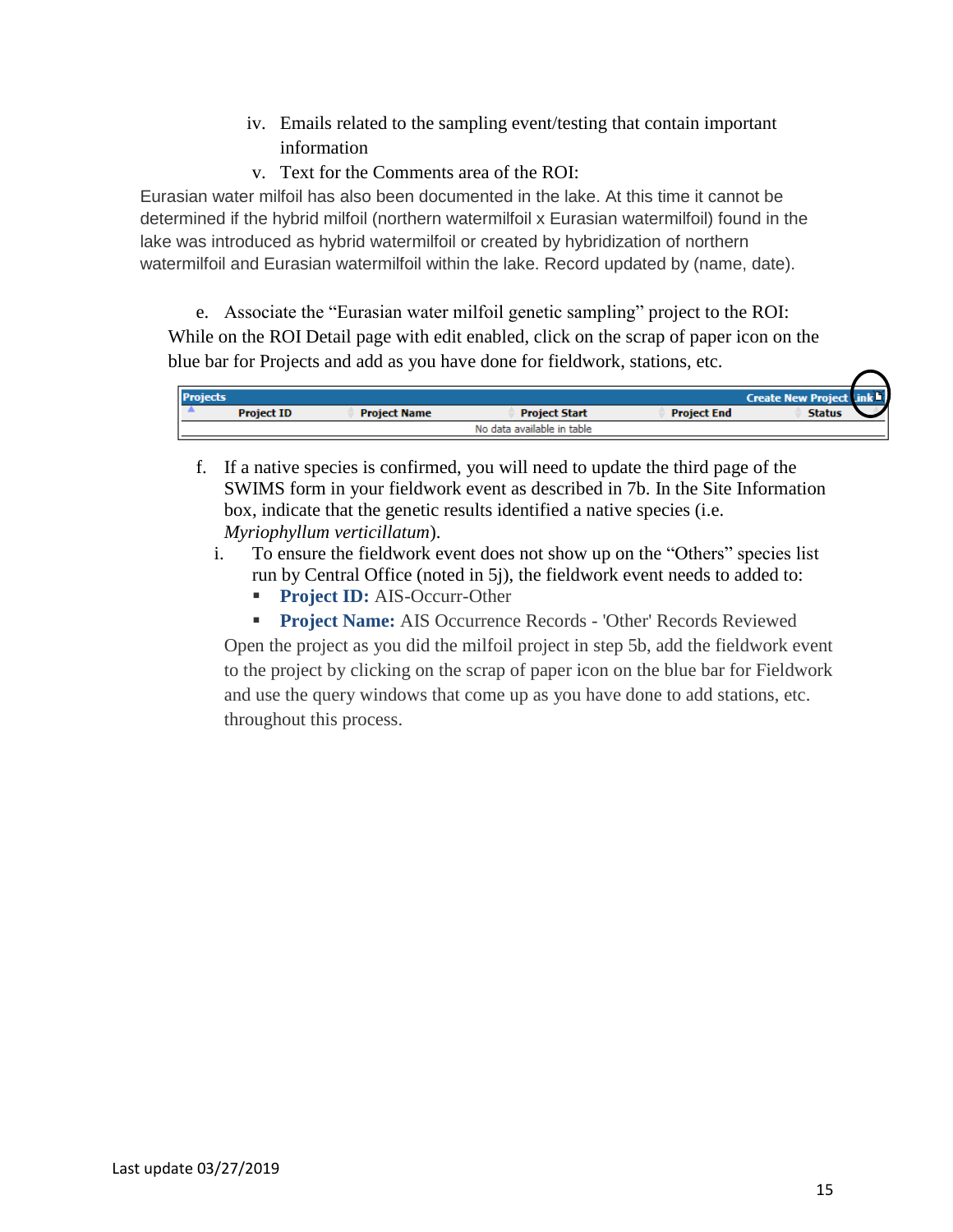# **SWIMS Cheat Sheet for Entering Data for Water Milfoil Genetic Testing**

# **Check the Project first:**

In SWIMS→Find Data tab→Click on Projects→query with the Project ID: AIS-EWM-HYBRID

- 1) Make sure your name and the name of the sample collector, if not you, are listed under People/Organizations Involved
- 2) Check that the station is listed
- 3) If you are able to add them yourself, do so: enable edit $\rightarrow$ click on the paper icon at the end of the blue bar for the item you want to add $\rightarrow$ query the person or station and add it. (See Step 5c of guide) If it won't work for you, contact Maureen or Jeanne

# **Documents to have on hand:**

You can upload documents directly to the project without having to upload them to SWIMS separately. It may be helpful to keep a spreadsheet or Word doc with the titles of anything you saved so that you have them for ROI creation if the hybrid or EWM are confirmed. Directions are in Step 3 of the full guide.

### Chain of Custody Form:

- 1) The form should have all of the information you need to complete the field work event entry
- 2) Make sure it's complete and scanned before sending it to the lab
- 3) Upload the scanned copy to the Documents section of the Project

# Results documents

1) Once these arrive, save them to the project

# **Entering the fieldwork event:**

In SWIMS→Submit Data tab→Add New→use the dropdowns to find the "Eurasian water milfoil genetic testing," the collector(s), and the station $\rightarrow$ enter the date

Comments: "Sample collected for genetic testing. Submitted to Ryan Thum, Montana State University on Date of submission." It's ok to add additional pertinent comments. Then click NEXT.

Page two of the form: Choose YES for EWM and in the Other Species box enter Hybrid EWM Click on Site 1→choose the site location, enter lat/long→for species choose both EWM and Hybrid Northern/EWM from the dropdowns $\rightarrow$ If testing is to confirm another water milfoil species note it in the comments box.

Repeat for Additional sites, if any. If none, click on Save and Return.

If the results are in, create or update an existing ROI.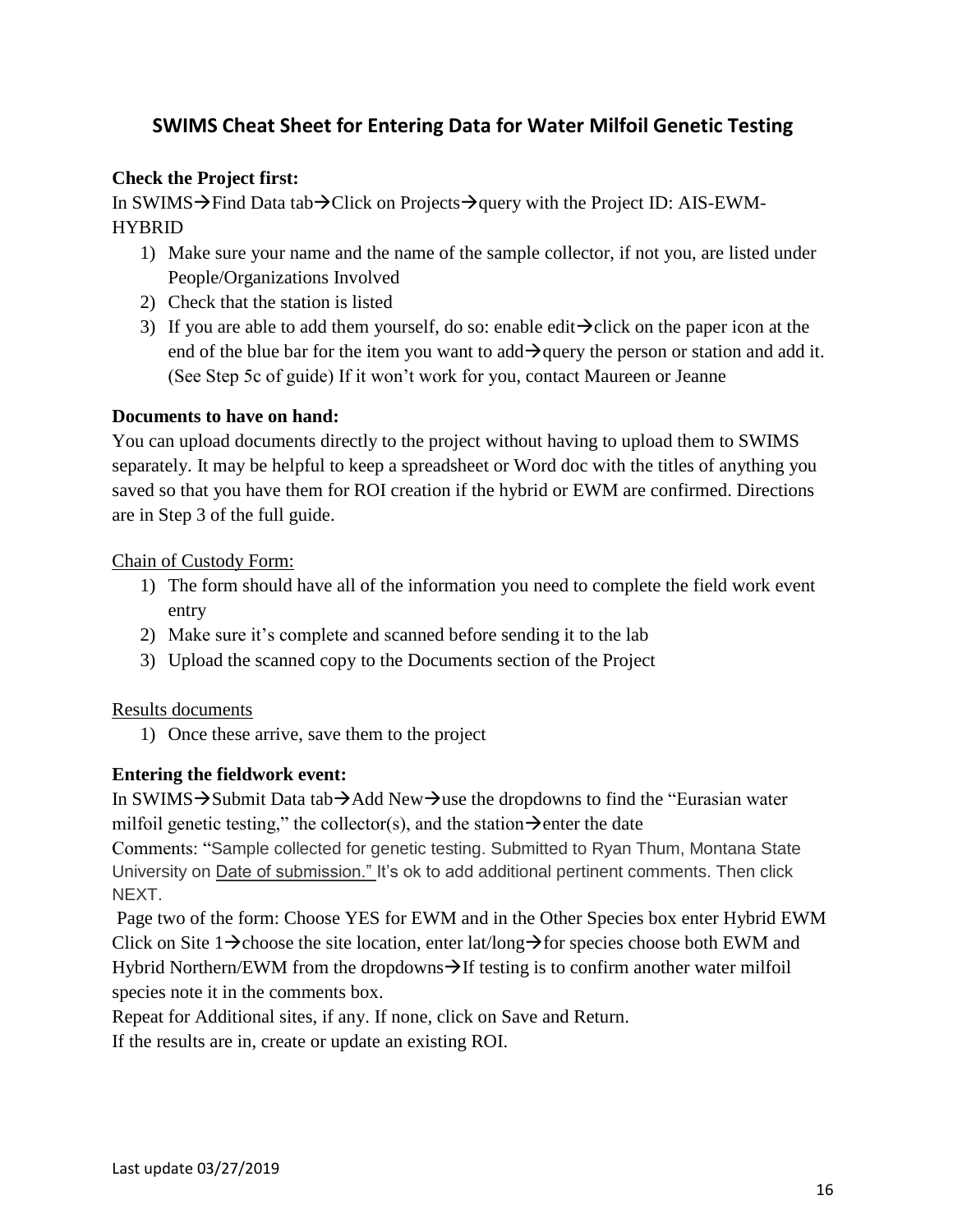# **CHAIN OF CUSTODY RECORD**

| <b>AWWAYWH 11 YIII</b><br>Name (print): |                             | <b>Released to</b>                               |
|-----------------------------------------|-----------------------------|--------------------------------------------------|
| Organization:                           |                             | Ryan Thum                                        |
|                                         |                             | <b>Montana State University</b>                  |
| <b>Street Address:</b>                  |                             | Department of Plant Sciences and Plant Pathology |
|                                         |                             | 119 Plant BioSciences Building                   |
| City, State Zip:                        |                             | Bozeman, MT 59717-3150                           |
| Phone:                                  |                             | Phones: 406-994-4039                             |
| Email:                                  |                             | Email: ryan.thum@montana.edu                     |
|                                         | -To be filled in by sender- | To be filled in by Thum lab                      |

|                               |                                         | The pre-time of the pay presence.   |                  |                   |                    |                            | is be miled in by Thom ido |                                         |                                       |
|-------------------------------|-----------------------------------------|-------------------------------------|------------------|-------------------|--------------------|----------------------------|----------------------------|-----------------------------------------|---------------------------------------|
| <b>Date</b><br><b>Sampled</b> | Lake Name (include State<br>and County) | <b>Location within</b><br>waterbody | Latitude<br>(DD) | Longitude<br>(DD) | <b>Putative ID</b> | No. stems<br>to<br>process | <b>Date</b><br>Rec'd       | Pop ID<br><b>Assigned</b><br>to samples | <b>Sample</b><br>condition &<br>notes |
|                               |                                         |                                     |                  |                   |                    |                            |                            |                                         |                                       |
|                               |                                         |                                     |                  |                   |                    |                            |                            |                                         |                                       |
|                               |                                         |                                     |                  |                   |                    |                            |                            |                                         |                                       |
|                               |                                         |                                     |                  |                   |                    |                            |                            |                                         |                                       |
|                               |                                         |                                     |                  |                   |                    |                            |                            |                                         |                                       |
|                               |                                         |                                     |                  |                   |                    |                            |                            |                                         |                                       |
|                               |                                         |                                     |                  |                   |                    |                            |                            |                                         |                                       |
|                               |                                         |                                     |                  |                   |                    |                            |                            |                                         |                                       |
|                               |                                         |                                     |                  |                   |                    |                            |                            |                                         |                                       |

Received from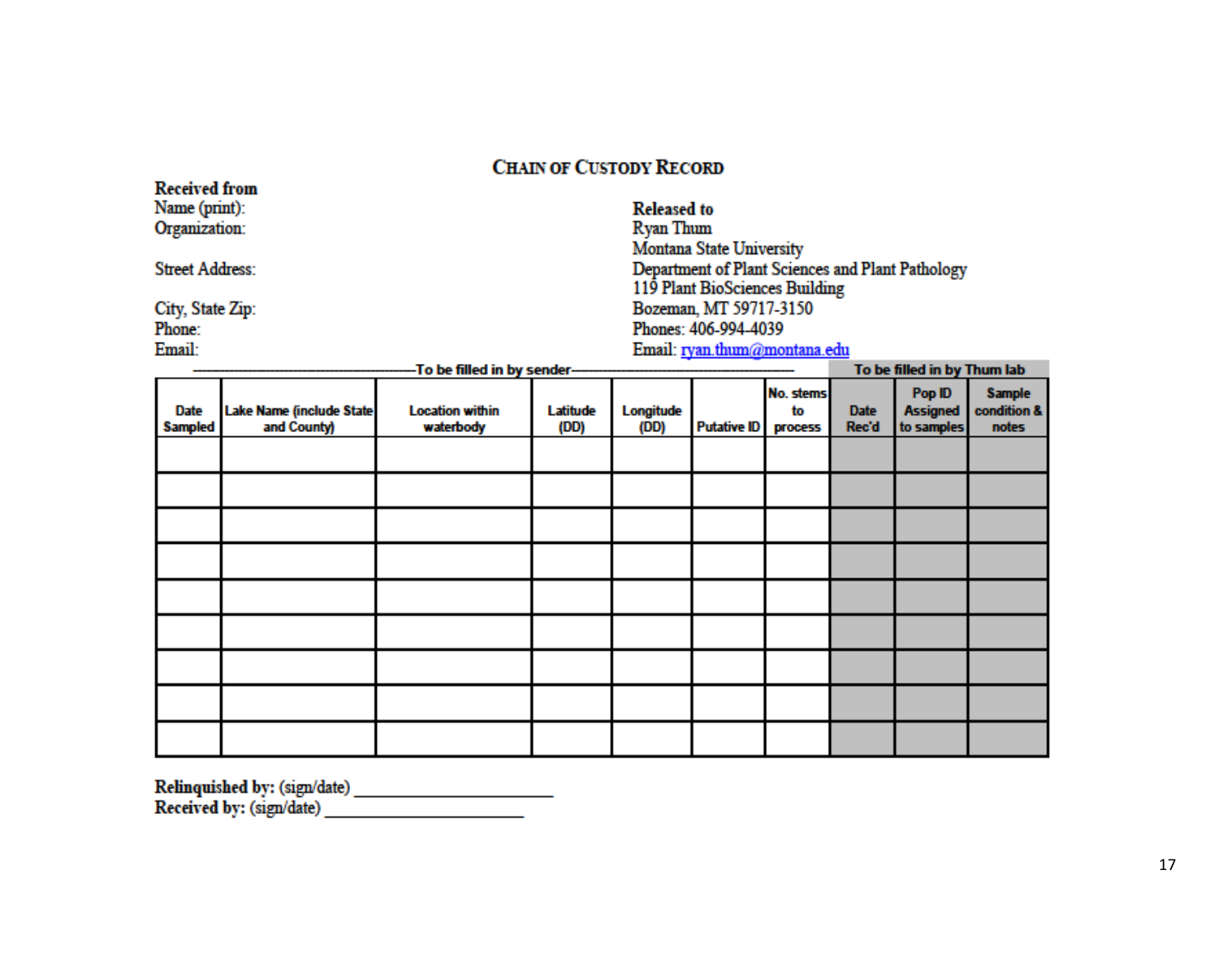This page intentionally left blank

Last update 03/27/2019